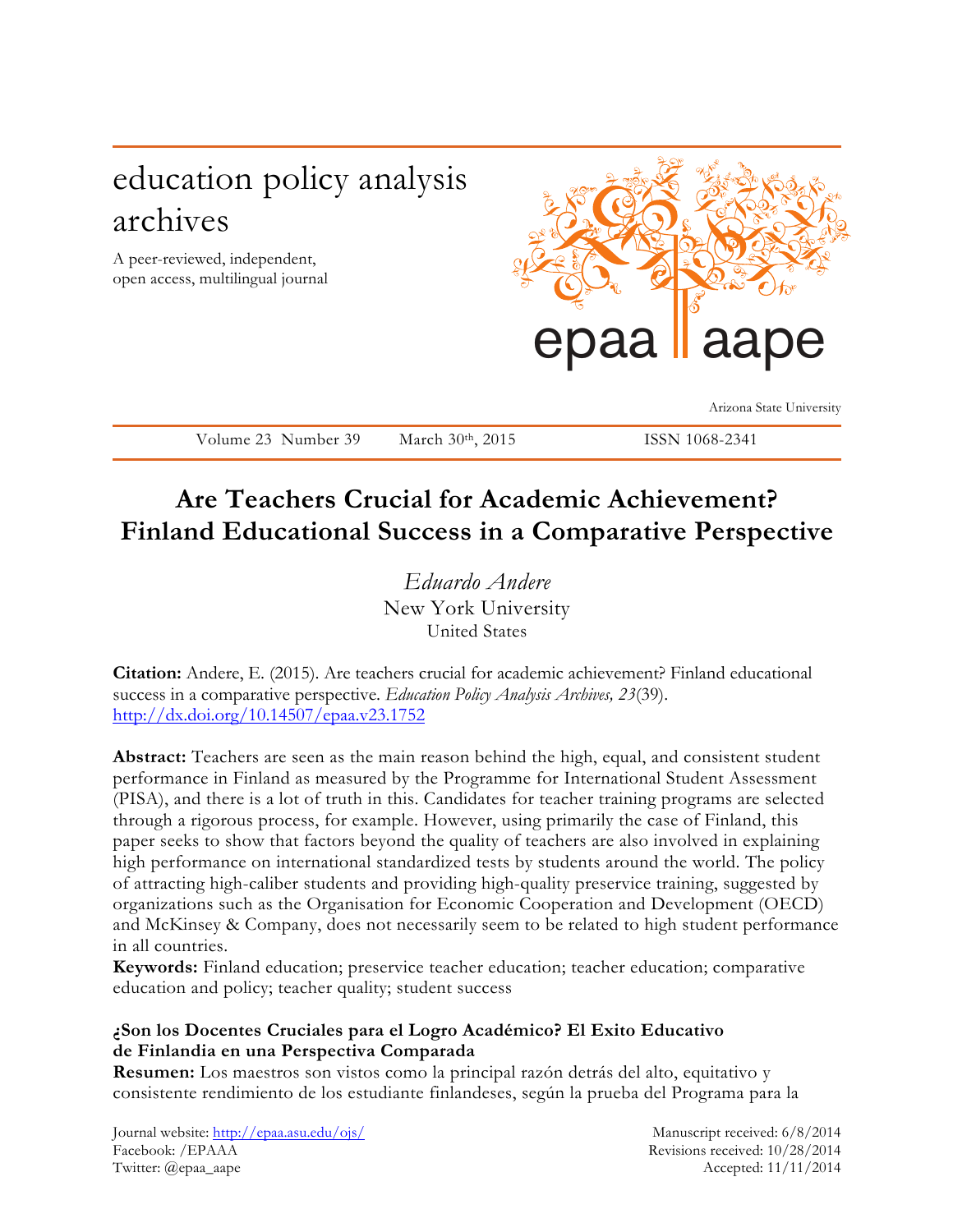Evaluación Internacional de Alumnos (PISA). Hay mucho de verdad en esto. Los candidatos a los programas de formación de profesores en Finlandia son seleccionados mediante un proceso riguroso. Sin embargo, utilizando principalmente el caso de Finlandia, este artículo pretende demostrar que factores más allá de la calidad de los maestros parecen estar involucrados en el alto rendimiento de los estudiantes de todo el mundo en las pruebas estandarizadas internacionales. La política de atracción de estudiantes de alto nivel y la formación inicial de alta calidad, sugeridas por organizaciones como la Organización para la Cooperación y Desarrollo Económicos (OCDE) y McKinsey & Company, no parecen necesariamente estar relacionadas con el alto rendimiento de los estudiantes en todos los países.

**Palabras-clave:** educación finlandesa; formación inicial de maestros; formación docente; política y educación comparadas; calidad de los maestros; éxito de los estudiantes

#### **São os Docentes Cruciais para o Desempenho Acadêmico? O Sucesso Educativo da Finlândia em Perspectiva Comparada**

**Resumo:** Os professores são vistos como a principal razão por trás do desempenho alto, justo e coerente de estudante finlandês como prova do Programa Internacional de Avaliação de Alunos (PISA). Há muita verdade nisso. Os candidatos para programas de formação de professores na Finlândia são selecionados através de um rigoroso processo. No entanto, usando principalmente o caso da Finlândia, este artigo tem como objetivo demonstrar que os fatores além da qualidade dos professores parecem estar envolvidos no alto desempenho de alunos em todo o mundo em testes padronizados internacionais. A política de atração de estudantes de alto calibre e de formação inicial de alta qualidade, sugerido por organizações como a Organização para a Cooperação e Desenvolvimento Económico (OCDE) e McKinsey & Company, não necessariamente parecem estar relacionadas com o alto desempenho dos alunos em todos os países.

**Palavras-chave:** educação finlandesa; formação inicial de professores; formação de professores; política e educação comparada; a qualidade dos professores; o sucesso do aluno

#### **Are Teachers That Important?**

After the results from the first four rounds of PISA (2000, 2003, 2006, 2009) were published, Finland was viewed, within the realm of this specific standardized test, as a success story in education (Hargreaves, 2008; Hargreaves, Halász, & Pont, 2007; Julin, 2006; McKinsey & Company, 2007, 2010; OECD, 2008; Tryggvason, 2009). The issue is very important for policy making because PISA has become the guiding instrument of choice of many national governments for design and implementation of policy changes. The increasing number of countries and economies participating in PISA from 2000 to 2012 is evidence of the high relevance of the test to national educational authorities throughout the world. The numbers of countries participating in the first five rounds of PISA were 43, 41, 58, 74, 65, and 71 for  $2015$ <sup>1</sup>

If we set aside the many anecdotal explanations such as genes, free school lunches, no school uniforms, co-educational schools, and a refusal to dub foreign movies and TV programs, we find in the literature that the factors in Finland's success in student performance in international tests, may be clustered into five groups: (a) many factors intertwined, (b) culture, (c) equity, (d) the education system, and (e) teachers.

As seen later in the paper, researchers and policy makers have offered many explanations for Finnish success. Among all the explanations, teacher quality seems to be the most important one.

<sup>&</sup>lt;sup>1</sup> http://www.oecd.org/pisa/aboutpisa/pisafaq.htm (December 29, 2014).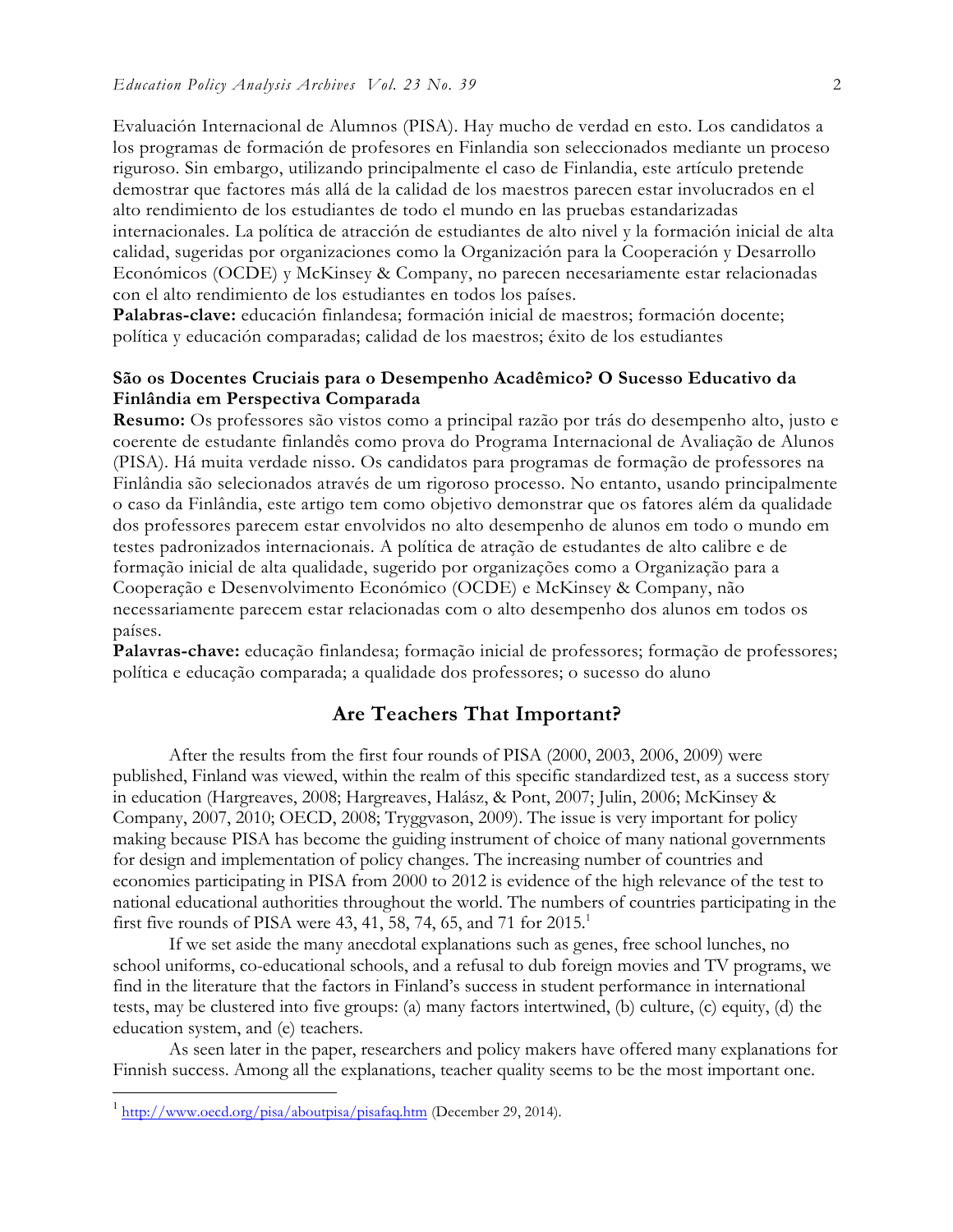This paper questions the plausibility of the "teacher hypothesis" as the main factor behind student success. The consequences of the rejection of the teacher hypothesis are paramount for policy making. Teachers in Finland are indeed of high quality because of the very strict process of selection into the preservice teaching programs. In addition, there is a very highly qualified pool of applicants because high school students in Finland not only perform very high academically but also with very low variance of performance between schools. However, one of the main points of this paper is that the quality of teachers is not enough to explain high student performance. Furthermore, we will see cases where the quality of teachers, as later defined, is not high or very high and yet the performance of students is high or very high.

The paper is organized in four main sections: (1) a review of the literature on factors explaining the Finnish success in education with special emphasis on teachers, (2) a rethinking of the perspective on the high-caliber status of the teacher force in Finland, (3) some contrasting evidence about the relationship between the teacher quality and student performance, and (4) concluding remarks.

The review of the literature is constrained to the works related to Finnish school success and not to school success in general; this topic is vast and impossible to review, and it is beyond the scope of this paper. It is also constrained to the literature available mainly in English or Finnish with some translations into English, as pointed out in the paper. The Finnish education story is very recent, as the first results from PISA 2000 were only made public in 2001. For the entire decade, Finland became a fad and benchmark for school education given its remarkable results in the first four rounds of PISA. Since Finland is a small country with a very vernacular language, the literature at first was limited. This is why I decided to use as much as possible the sources of Finnish scholars and direct interviews with scholars, teachers, and principals for insight to Finnish success. Furthermore, before PISA very the little was known about Finland's school performance in comparative world education. Finland did not perform as highly on other international tests as it did on PISA.

#### **Factors Related to Educational Achievement Success**

**Many factors intertwined.** The experts have typically suggested that success is a combination of many factors (Aho, Pitkänen, & Sahlberg, 2006; Niemi, 2012; Pehkonen, 2008; Sahlberg, 2011) that are so "intertwined and twisted all together" that it is almost impossible to distinguish the most important one(s) (Linnakylä, 2008). There is considerable agreement that "there is, of course, no one secret or single key behind the high performance of Finnish students" (Linnakylä & Arffman, 2007, p. 8). In 2002 a group of researchers stated, "all in all, the results of PISA suggest that there is no single key factor behind Finland's successful performance in PISA" (Välijärvi, Linnakylä,, Kupari, Reinikainen, & Arffman, 2002, p. 46; Välijärvi et al*.*, 2007, p. 52), and some years later the conclusion was the same: "There is, in fact, no one single explanation for the result" (Välijärvi et al*.*, 2007, p. 3).

Finnish researchers have also outlined and described two less specific reasons behind Finland's success on PISA: (1) high quality and equality of educational outcomes and (2) educational environment (Välijärvi et al*.*, 2007, pp. 38, 48). Even though many researchers have raised the relevance of this "ecological" view of education, complex models of statistical analysis have defined, in ranking order, the factor or set of factors that best explain the greatest variance in school, student, or system performance. However, comprehensive in data gathering and data analysis, these models have methodological limitations, especially when constructing contextual variables based on perceptions to link students' performance to teacher or school quality (OECD, 2007, pp. 215, 264).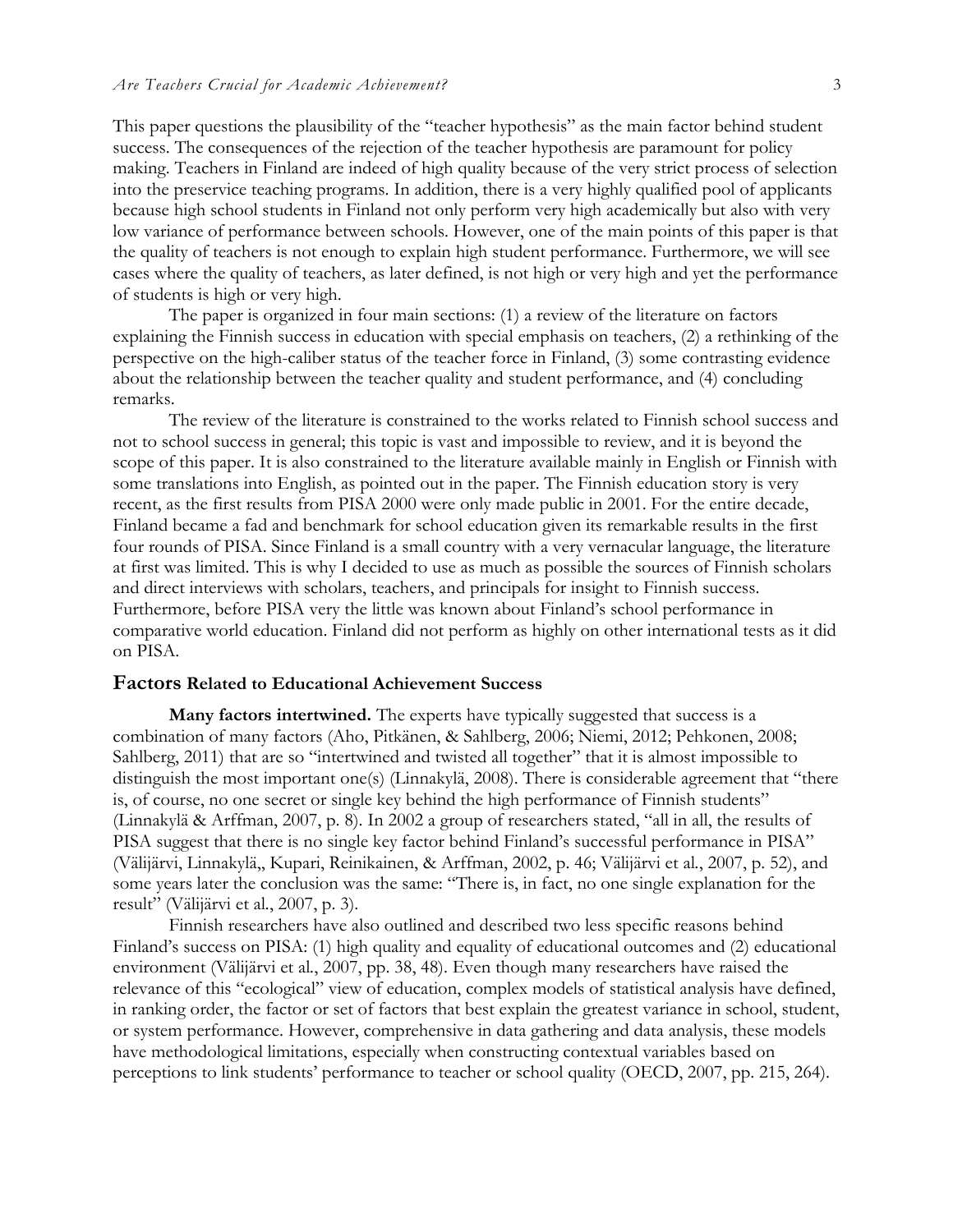Nevertheless, the same researchers and organizations that have accepted the complexity of the relationship, such as the OECD and McKinsey & Company, have also highlighted one or more factors as crucial for success (Pehkonen, 2008). When these factors have been highlighted in ranking order, such as in the OECD's analysis of factors behind success, the ecological argument has been tacitly rejected. The OECD's PISA reports have been full of models, correlations, and regressions that attempted to relate, in a causal relationship, the factors behind success. The reports have contrasted performance in, say, mathematics to variables such as gross domestic product, spending on education, parent's education, share of socioeconomically disadvantaged students, proportion of students from an immigrant background (OECD, 2013a, p. 35); opportunities to learn mathematics (exposure to practical problems, applied mathematics, formal mathematics, familiarity of concepts, frequency with mathematics content, and knowledge and understanding; OECD, 2013b, pp. 150– 173); and adequate resources (financial, human, and material resources and students' learning time) that are crucial, according to the OECD, for high-quality opportunities to learn (OECD, 2013c, p. 40).

Performance has been also measured at the system, school, or student level and has been compared with socioeconomic status (SES) estimated by an index based on parental education and occupation, number and type of home possessions, and educational resources at home (OECD, 2013a, p. 37). The ranking has been established by the proportion of the variation in mathematics performance explained by elements of SES. The following elements were ranked by the size of their proportion of the variation: number of books at home, parents' highest occupational status, index of home educational resources, parents' highest level of education, and wealth (OECD, 2013a, pp. 39, 193). But a look at the ranking of each of the participating countries and economies offers quite different results for each country than the OECD's average country or economy, which is rare in reality. The same may occurs at the school and student levels of analysis. The PISA reports and countless rankings have tried to cover many simplistic relationships of isolated variables that in reality are intertwined, and without a comprehensive theory of learning, the analysis may obscure more than illuminate the story behind performance or success.

A similar story of ranking is presented elsewhere by the OECD when contrasting performance to educational resources and learning environments. Here the ranking of the aspects goes as follows: "jointly by schools' policies and practices, resources, and the learning environment and students' and schools' socio-economic and demographic profile"; "solely by schools' policies and practices, resources and the learning environment"; "unaccounted for by any of" these three aspects; and "solely by students' and schools' socioeconomic status and demographic profile" (OECD, 2013c, p. 65). What this ranking tells us is that a higher proportion of the variance (by a large difference) goes to all factors considered; followed by the aspect "solely by schools' policies and practices, resources and the learning environment." But it also tells us that the factors "unaccounted for by any of the above aspects," - that is, what we don't know - are larger than the factors we know, except when we consider all factors or aspects.

The amass-it-all data approach of the OECD can shed light on the status of a student, school, or system as long as we don't try to build causal relationships without a theory with indexes built by the perceptions of principals, teachers, or students that may construe questions from a totally different cultural or factual background. There are some cultural-driven expressions that need translation. Consider the following ranking of teacher-student relations: 54% of Polish students, 59% of Japanese students, 72% of Korean students and 73% of Finnish students agree or strongly agree with the statement, "Most teachers are interested in students' well-being." However, as high as 90% of students in Mexico, 92% of students in Portugal, and 94% of students in Indonesia agree with the same statement (OECD, 2013c, p. 170). The students in the first group of countries are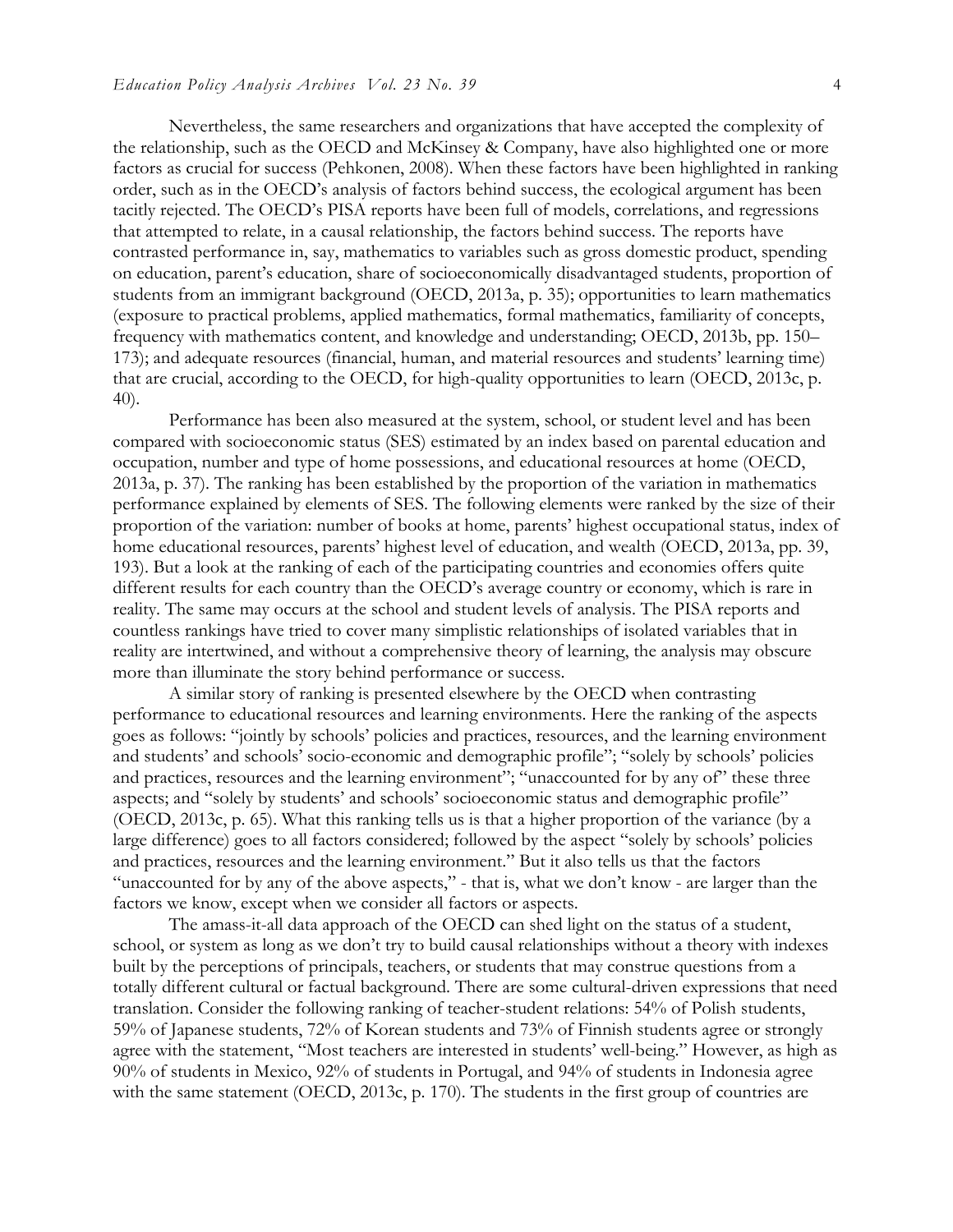high performers, whereas the students in the second group are low performers. The awkward relationship "very low-performance vis-à-vis highly interested teachers in student's well-being" might just be explained by a hidden cultural or contextual construction of the question as it is posed to different students from different cultural and contextual backgrounds.

The purpose of this paper is to assess the extent to which the hypothesis of a single factor - teachers - is strong enough to explain the Finnish "miracle." But first, I will briefly discuss three other factors that I have identified from the literature review that follows as relevant to success: culture, equity, and education system.

#### **Culture**

Culture merits discussion. The importance of culture, very broadly defined, has been related to Finnish education as expressed here: "Learning and education are considered as an important resource to a small country during the whole national history" (Jakku-Sihvonen & Hannele Niemi, 2006, p. 7).

Furthermore, the importance of education in Finnish culture has been stated in different ways. "Education has always been seen important in the Finnish society" (Välijärvi, 2008, p. 1). Furthermore, "Finnish society strongly favors education" (Ministry of Education, 2008, p. 2). "In Finland, both education and the teaching profession have traditionally been held in high regard" (Ministry of Education, 2002, p. 6). "A career in teaching is an appreciated and popular profession in Finland" (Toom & Husu, 2012, p. 40). Other researchers also have underscored the high appreciation of teachers - or their high social status (Kansanen, 2003; OECD, 2005a) and the trust in teachers' work (Aho et al., 2006).

Remarks like these might lead to a hypothesis of "culture behind success." However, we are not likely to accept this explanation for Finland's particular success because we may find similar expressions in many other societies. It would be very difficult to find a nation that does not value education at least in the rhetoric used or based upon some hard-data indicators such as expenditure on education or enrollment rates. Finland, for instance, is more or less on par in enrollment, attainment, graduation, and entry rates with other developed nations (OECD, 2007, 2008) and is not the country with the highest expenditure in education as per GDP (OECD, 2008; OECD, 2011; OECD, 2014, p. 230), per student (OECD, 2008; OECD, 2011; OECD, 2014, p. 215), or per share of education expenses to total public expenses (OECD, 2008; OECD, 2011; OECD, 2014, p. 257). Denmark, Iceland, Korea, New Zealand, and Norway, from the OECD, are the highest when the measure is expenditure on education (all levels) per GDP (OECD, 2014, p. 230); Switzerland, United States, Norway, Austria, and Sweden are the highest when the measure is expenditure on education (all levels) per student (OECD, 2014, p. 215); New Zealand, Mexico, Brazil, Korea, and Switzerland are the highest when the measure is expenditure on education (all levels) as a percentage of total public expenditure (OECD, 2014, p. 257).

#### **History**

We cannot claim that an education culture is more deeply rooted in Finland's history than it is in the history of other countries such as Russia, Sweden, France, Italy, England, Spain, etc. "'Where Sweden was poor, Finland, was poorer,' concludes Eric Christiansen, 'in educated men, in books, in churches, in towns, in arts, in schools'" (Kirby, 2006, p. 25). If there was an impulse for education in Finland, it was even greater in other European reigns such as Sweden and Germany, or cities such as Rome, Paris, and Prague (Kirby, 2006). Finnish education began very late in history in comparison to other nations. It actually began with the first ABC book written by Mikael Agricola in 1543 and then the reader and catechism book published 100 years later under the auspices of Bishop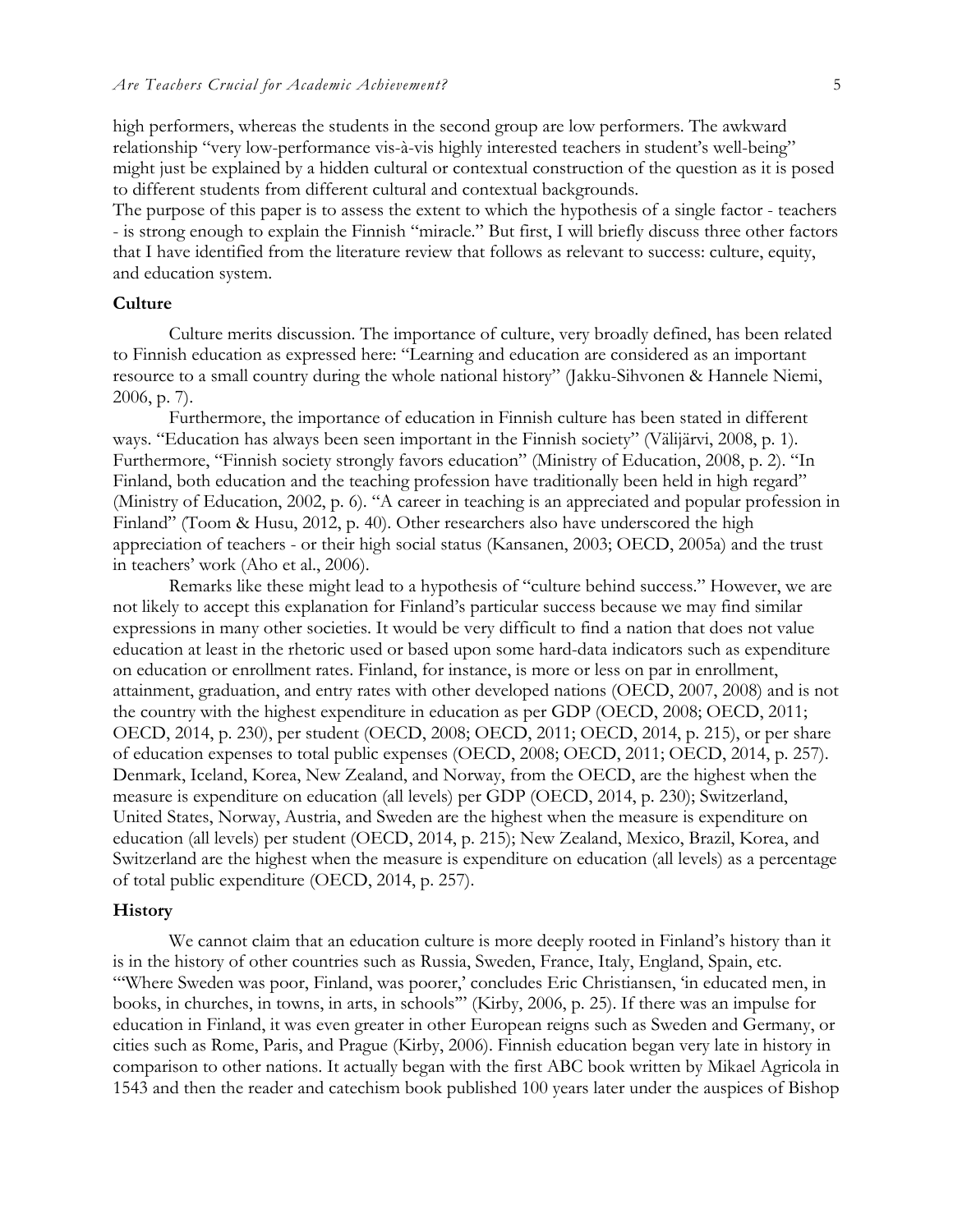Johan Gezelius the Elder (Kirby, 2006). However meritorious, these efforts came slowly (Kirby, 2006).

Many decades passed before there was a dramatic turning point in Finnish education. The first school revolution in Finnish education took place in the mid-1800s when the "Finnish primary institution was established" (Simola, 2002, p. 209) and the first Finnish-speaking secondary schools were organized. The mid-1800s could be noted for the enlightenment of Finnish literacy and education in Finnish history under the influence of two great thinkers and visionaries, Johan Vilhelm Snellman - philosopher, senator, and schoolmaster (Kirby, 2006) - and Rev. Uno Cygnaeus. The ideas and actions of these Finnish founding fathers<sup>2</sup> together with the sharp reduction in the power of the church, in politics, and education that took place from 1865 to 1869 (Kirby, 2006) not only propelled the *Fennomani* movement forward, but also initiated the Finnish education rally, albeit late and slow.

There were some isolated efforts to establish elementary schools for the poor Finnish population in the late  $18<sup>th</sup>$  and early  $19<sup>th</sup>$  centuries (Ikonen, 2004), but these were scarce and never really extended to large sections of the population. Before that, school activities were conducted under the auspices of the church, sometimes through informal means, or under parents' guidance (Ikonen, 2004). Unlike higher education, elementary education did not have regular schools with professional teachers, and thus results were rather poor (Ikonen, 2004).

In short, Finnish schools and Finnish compulsory education arrived late to Finland (Simola, 2002), and when it did, it borrowed from the education and pedagogic principles developed by others (Kansanen, 2003). Therefore, parallel to "late industrialization," there was also a phenomenon of "late schooling" in Finland.

#### **Equity**

The third factor and belief around Finnish success is based on arguments related to equity or equality<sup>3</sup> (Aho et al., 2006; Jakku-Sihvonen & Niemi, 2006; Kumpulainen & Lankinen, 2012; Laukkanen, 2008; Malaty, 2006; OECD, 2008; Pehkonen, 2008; Sahlberg, 2006; Simola, 1994; Telhaug, Mediás, & Assen, 2006; Välijärvi, 2008; Välijärvi et al., 2002; Välijärvi et al*.*, 2007). But even here, although Finnish students' outcomes seem to be less related to their socioeconomic backgrounds than in other OECD countries (Välijärvi et al., 2002), there is still some variation in the results within Finland in factors related to demographic structures (Kuusela, 2002), such as the level of education and professional structures (Kuusela, 2002) and socioeconomic backgrounds (Linnakylä & Malin, 2008).

Equity and equality have been and are still, indeed, very important components of Finnish education and education policy (Jakku-Sihvonen, 2002; Lavonen, 2006; OECD, 1982; OECD, 2005b). But equity in education as a policy target or policy mix is not exclusive to Finnish society. Many other countries (OECD, 1982), including the Nordic states (Välijärvi et al*.*, 2002; Välijärvi, 2007), also stress equity as a key target in education policy (Lie et al*.*, 2003).

Countries such as Australia, New Zealand, Flanders, England, Scotland, South Korea, Singapore, United States, Canada, Chile, and Mexico, if not others as well, have designed and implemented policies related to equity or equality such as scholarships, compensatory funding, investments to eliminate or reduce poverty, socioeconomic school integration, school vouchers, tax credits, etc. But to design and implement equality policies does not necessarily translate into equity in results or high performance, as can be seen in the cases of the United States, Chile, and Mexico.

 <sup>2</sup> Professor Hannu Simola names Cygnaeus a founding father (2002).

<sup>&</sup>lt;sup>3</sup> For purposes of this paper, equity and equality will be treated as synonymous.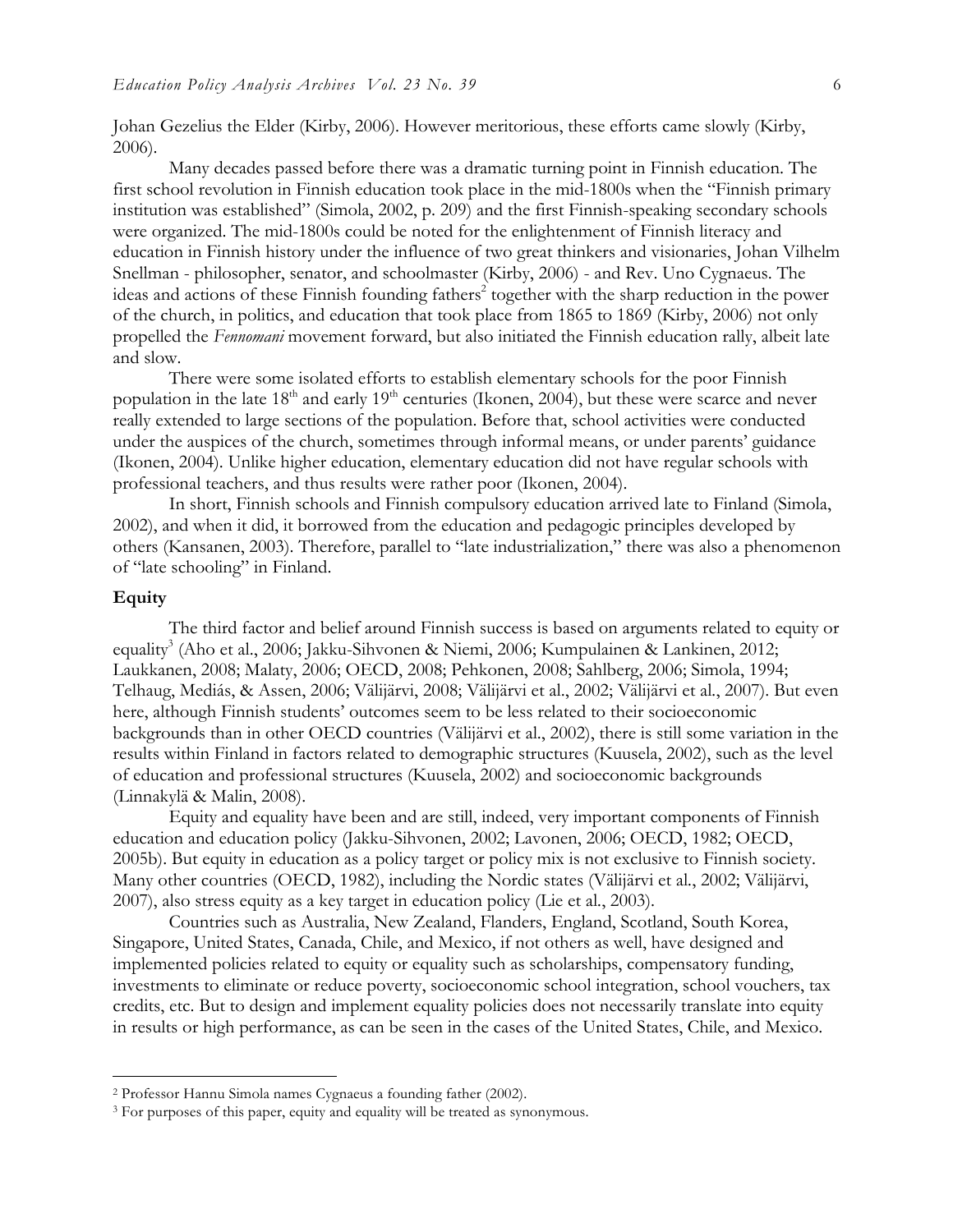Finland is among the group of countries with high levels of equity in education outcomes but is not alone. Comparing equality, as measured by low levels of variation in mathematics in 2003 and 2012, the following countries show low levels of total variation (within and between schools) in mathematics performance: Canada, Indonesia, Denmark, Finland, Ireland, Mexico, Spain, Latvia, Thailand, and Tunisia. When the measure is only the variation in mathematics performance between schools, the following countries have a lower variance, both in 2003 and 2012: Finland, Iceland, Ireland, Norway, and Sweden (OECD, 2013a, pp. 197–198). Four of the five Nordic countries have low variance in results; therefore, while they demonstrate high equity in results, not all of them show high performance. The OECD defines success in education "as a combination of high levels of achievement and high levels of equity in education outcomes" (OECD, 2013a, p. 37). The following countries and economies share both characteristics: Macao-China, Hong-Kong China, Liechtenstein, Estonia, Finland, Canada, Japan, Korea, and Australia (OECD, 2013, pp. 36–37). Finland is the only Nordic country in this list even though Nordic countries share many equitable social policies. Having said that, Finland does indeed show high equity levels in SES and education outcomes.

#### **Education System**

If we turn our attention to another identified factor, the education system, we find that many features are included: comprehensive education (Finnish National Board of Education, 2007b; OECD, 1982), centralization, decentralization, governance, educational planning, leadership, devolution of power, and curriculum (Lavonen & Juuti, 2012). Further, there are even more, such as: entrance age, less time in school and doing homework, evaluation policies and practices, (Kumpulainen & Lankinen, 2012), the introduction of new curricula in 1994 and 2004, the elimination of inspectors in the early 1990s, more inclusion in school policies or practices (Finland has the largest socioeconomic and academic inclusion rates of all OECD members; OECD, 2013c, p. 296), reduction of the number of schools, following more drastic reductions in previous years (Finland has dramatically reduced the number of schools in the last five years; from 2008 to 2013, the number of comprehensive schools decreased from 3,200 to 2,600; Statistics Finland, 2014). From my own personal visits to schools and interviews of teachers and principals, the system has also moved to more personalized learning, more awareness of special education children, and more information and communication technologies in schools (Andere, 2014).

Many of the same experts that portray culture and equity as the main factors in PISA success also mention the Finnish education system, specifically Halinen (2008a, 2008b, 2008c, 2008d), Aho et al. (2006), Sahlberg (2006), Välijärvi et al. (2007), and Ahtee et al. (2007). The list of features that may be inserted within the category of "education system" is potentially endless. Therefore, to use the "education system" argument as the key factor of success is tantamount to saying that many factors are behind education success.

#### **Teachers**

We turn now to teachers and teaching quality. Teachers are identified as the key factor (Carnoy et al., 2009), the most important variable (Hargreaves et al., 2007), the one that "trumps all others" (Sahlberg, 2011, p. 70), and the "main driver" (McKinsey & Company, 2007, p. 12) in explaining student achievement and variation. There seems to be a strong consensus from many sources, as seen below, that teacher quality, defined in a very broad sense - to include quality of teachers and teaching - is behind the Finnish education success (Ahtee et al., 2007; Jakku-Sihvonen & Niemi, 2006; Laukkanen, 2008; Lavonen et al., 2007; Malaty, 2006; McKinsey & Company, 2007; McKinsey & Company, 2010; Melgarejo, 2006; Ministry of Education, 2008; Perkkilä & Lehtelä, 2007; Sahlberg, 2006; Simola, 2005; Välijärvi, 2008; Välijärvi et al., 2002; Välijärvi et al., 2007) .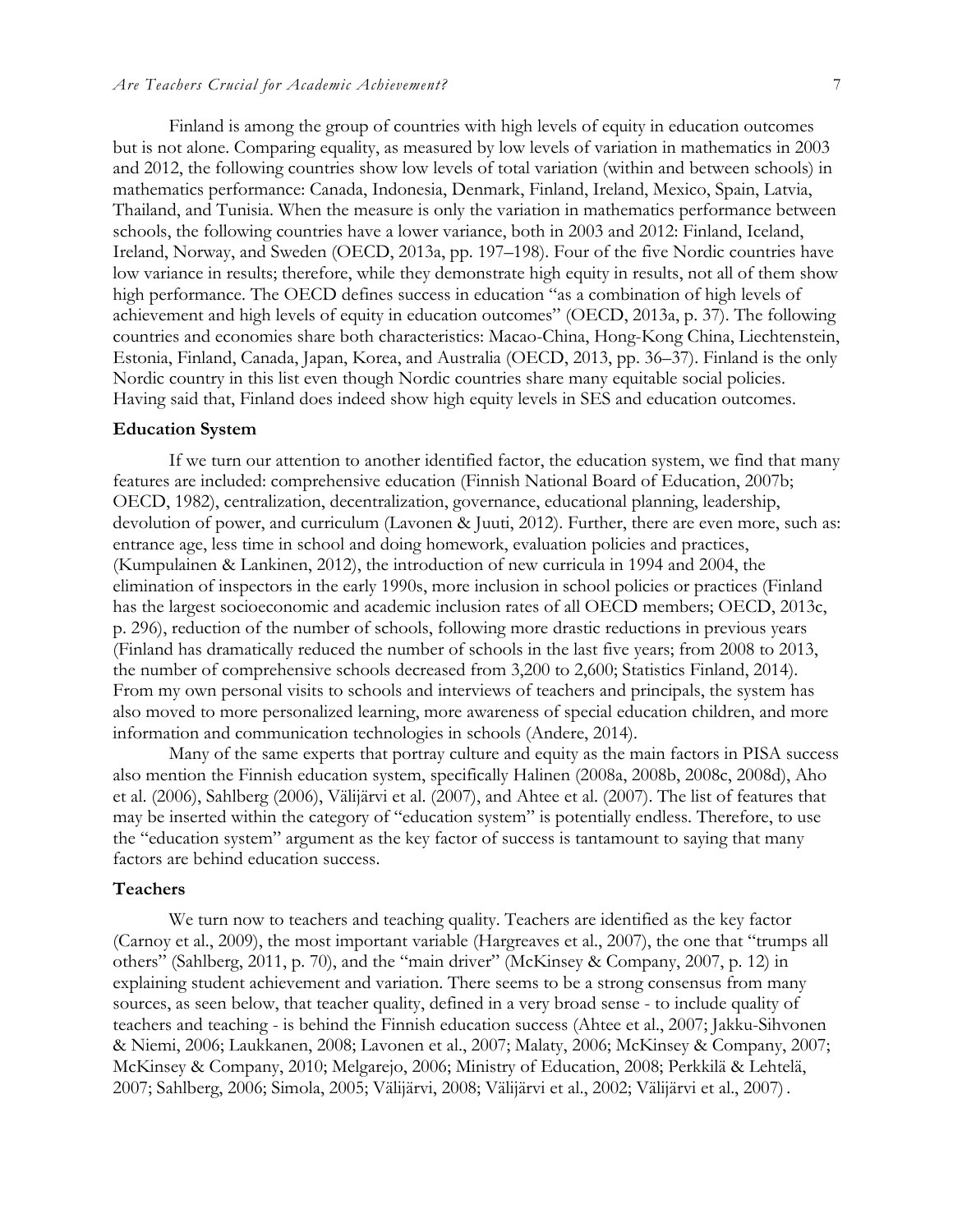Moreover, even public opinion in Finland points to teachers as the main factor of success: "Explanations of, and the underlying reasons for, the Finnish success in international comparative assessments have been eagerly sought ever since. According to public discussion, it is unequivocally attributable to the excellent Finnish teachers and high-quality Finnish teacher education" (Simola, 2005, p. 456).

In a similar vein, Professor Jouni Välijärvi (2008, p. 23) concluded: "An evident strength of the Finnish basic education is attributable to teachers' high professional competence and their strong ethical commitment to their work." And, the Finnish Ministry of Education (2008) stated:

On all school levels, teachers are highly qualified and committed. They require Master's degrees, and teacher education includes teaching practice. As the teaching profession is very popular in Finland, universities can select the most motivated and talented applicants. Teachers work independently and have strong autonomy towards their work.

Therefore, there seems to be strong consensus among researchers, experts, public opinion, government, and professionals that the high quality of Finnish teachers is the main or one of the main factors of success in students' education as measured by standardized tests. The OECD stated, "Teachers are an essential resource for learning: the quality of a school system cannot exceed the quality of its teachers" (OECD, 2013c, pp. 96, 191).

This is a strong sentence borrowed by the OECD without credit from McKinsey & Company<sup>4</sup> (2007, p. 4, 13), which instead borrowed it from a "South Korean policymaker" (McKinsey & Company, 2007, p. 16). The sentence could lead to a misinterpretation of the teachers' influence on learning: if there is no learning or there is deficient learning, then, it must be teachers' fault.

#### **Why Does Finland Have Such a Fine Cohort of Teachers?**

One possible answer to this question, which is apparently taken for granted by public opinion in Finland, is the popularity of the teaching profession, especially for class or primary school teachers. The teaching profession is believed to be very popular and one of the most popular professions in Finland (Finnish Ministry of Education, 2008; Kansanen, 2003; Laukkanen, 2008; McKinsey & Company, 2010; Niemi & Jakku-Sihvonen, 2010, 2009; Simola, 2005; Välijärvi, 2008). Thus, the universities have a large pool of candidates from which to choose (Finnish Ministry of Education, 2008). And with a highly selective pool of students enrolled, university pre-service programs synergize to create a unique, highly qualified class of teachers.

Even so, does the ability to select the best and the brightest come from the popularity of the teaching profession? Having a large pool of candidates does not necessarily mean that the popularity of the program is relatively high. For instance, compared to other university programs or areas of study, education seems to be on or below par in popularity.

One way to measure the relative popularity is by looking at the number of applications to all university programs. Consider, for example, Helsinki University, which houses by far the largest number of university students. According to data provided by the KOTA database available online

<sup>&</sup>lt;sup>4</sup> McKinsey & Company is one of the largest global consulting firms with operations in many industry, public, and social sectors, one of which is education. According to their website: "In the past five years alone, we have worked on more than 400 education projects in over 60 countries. Across all of our projects, we focus on helping clients deliver substantial and lasting improvements in student outcomes. At any time, we have over 70 consultants working on education projects around the world, many of whom have previously served Continued: as teachers, policy makers, institutional leaders, researchers, and education entrepreneurs."

<sup>(</sup>http://www.mckinsey.com/client\_service/social\_sector/expertise/education) (January 26, 2015).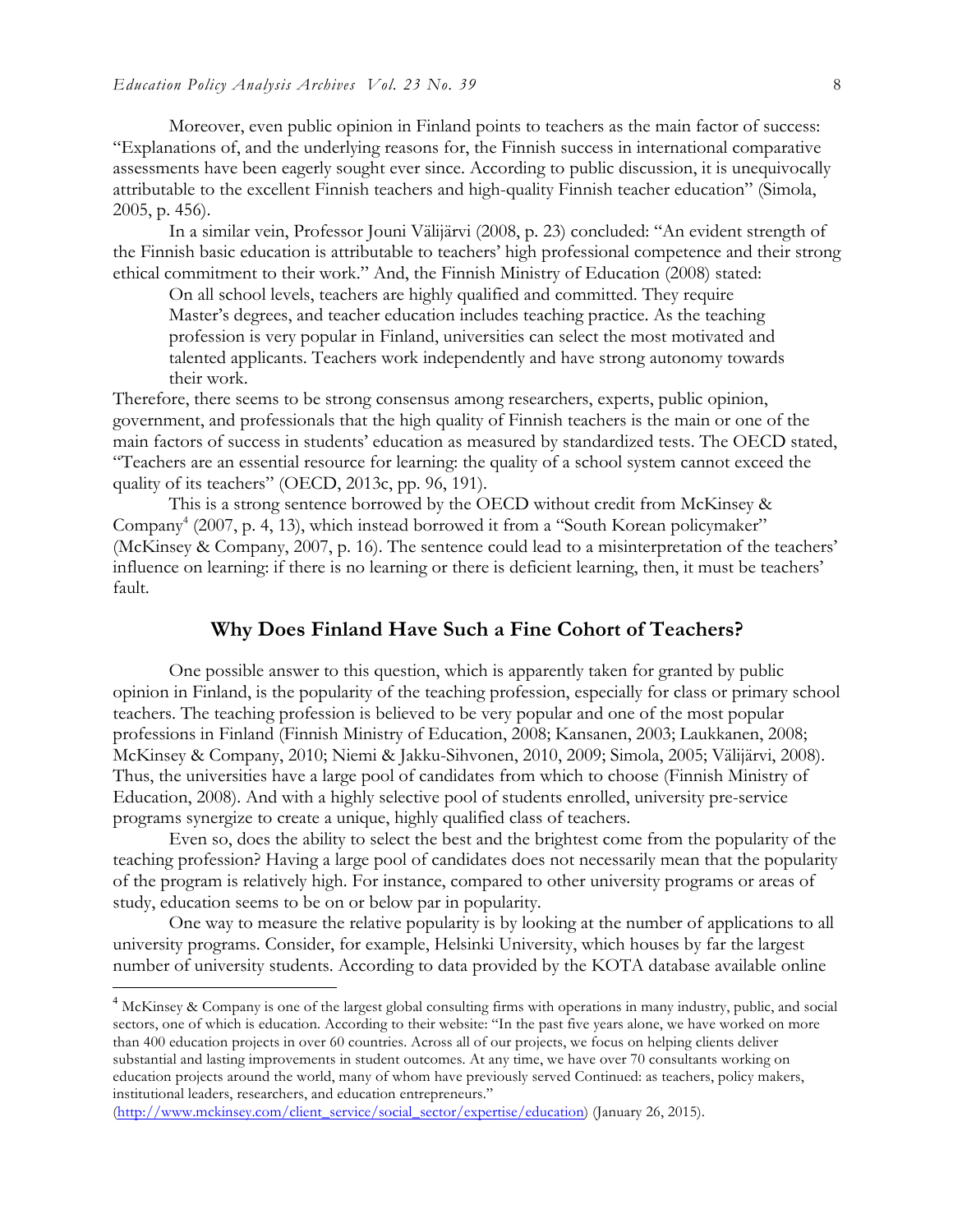at the time of writing (Ministry of Education and Culture, 2010), the total number of applicants to all programs at Helsinki University for 2007 was 31,703, of which 4,475 (14.12%) were applicants into all education programs; 7,417 (23.40%) were applicants into natural sciences; 6, 275 (19.79%) were applicants into the humanities; and 5,001 (15.77%) were applicants into social sciences. Furthermore, 2007 and 2008 were years with unusually high numbers of applicants into education programs, probably due to the fact that the rules for admission into the class teacher programs had changed. The rules for admissions changed for the majority of universities that offer education and teaching programs. Before this change, applicants were given points based on their Matriculation exam (an exit exam all high school students must take at the end of high school). Now students applying to a consortium of seven universities must take a national selection test known as *Vakava*. Students who have applied for and taken the Vakava test must comply with further requirements set by each program in each university.

If we look at the entire spectrum of university courses, other professions have competed with teaching to be the most popular program. In 2006, there were 176,555 students enrolled in Finnish universities. Of this total, 14, 286 (8%) were enrolled in teacher education and educational science topics. For the same year, there were 44,715 (25%) students enrolled in the social science and business fields (Statistics Finland, 2007, p. 395). Actually, within this ranking, teacher education and educational science fall behind in popularity to social sciences and business, technology, humanities and arts, and natural sciences (Statistics Finland, 2007, p. 395). However, we have to be careful since many programs may fall within the category of the social science and business fields, and this could lead to an unfair comparison.

In the early 1980s, education as a whole was not the most popular field of university studies in terms of the enrollment distribution either, although the relative distribution has changed over time: the arts and humanities' share of total higher education enrollment was 17%; economics, business administration, law and social sciences, 27%; education and theology, 14%; natural sciences, agriculture and forestry, and physical education, 18%; technology, 16%; and medicine and paramedical training, 8% (OECD, 1982, p. 111).

Moreover, the teaching profession has not always enjoyed the highest selection ratio (percentage of admissions to applications) for all programs and all Finnish universities. Graph 1 shows the trend in the admissions/applicants ratio for all programs since data became available in KOTA. Helsinki University is a good example, not only as the largest Finnish university, but also as the one with the largest menu of university programs. The thickest line in the graph shows the admissions/applicants ratio for students in all education programs. Even though education is among the programs with the lowest ratio (low admissions to the number of applicants), it has not been the lowest either in past years or more recently. There is also a tendency in all programs to converge to very low admissions/applicants ratios as we approach 2005 and beyond.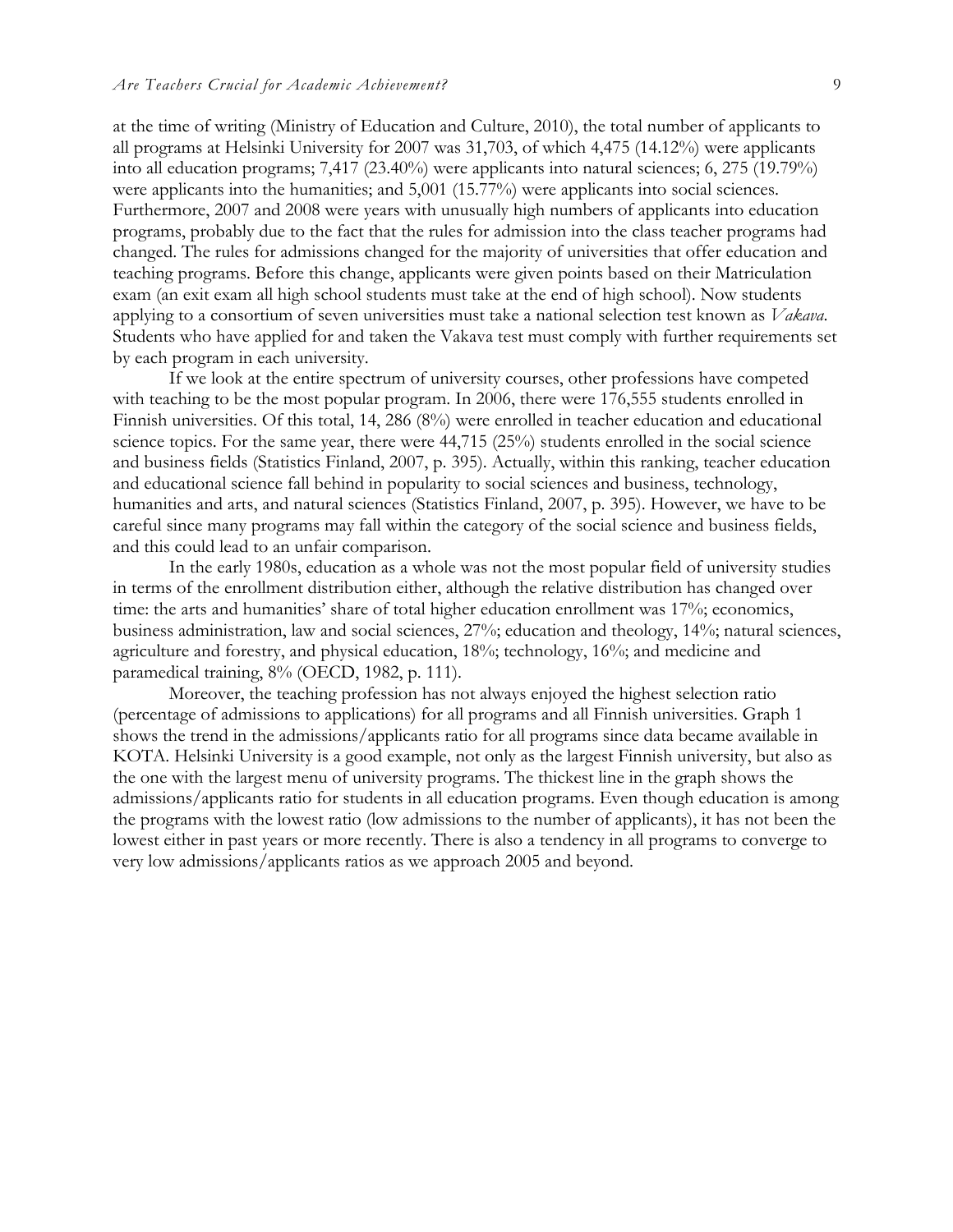

*Graph 1*. University of Helsinki: Percentage of admitted to applicants. All programs.

Furthermore, over the years, the ratio of the number of applicants to all programs (not only education) has increased steadily despite very strong entrance requirements. If the admission rate has been relatively constant or decreasing despite a higher demand, the only possible explanation is a quota policy based on the *numerus clausus* principle (Niemi & Jakku-Sihvonen, 2009, 2010). *Numerus clausus* is the Latin expression known mainly in Europe for a strict quota control over the supply of higher education services. In this sense, universities in Finland are not free to admit, to a specific program, as many applicants as they accept. The Ministry of Education sets every year, in a centrally planned fashion, the maximum number of admissions to the different programs, hence the name *numerus clausus*. Graph 2 shows the ratio of admitted students to applicants for education programs in all universities in Finland. We can see a steady increase in demand (upper curve) with firm control over supply (due to *numerus clausus*), as the lower flat curve at the bottom of the graph indicates.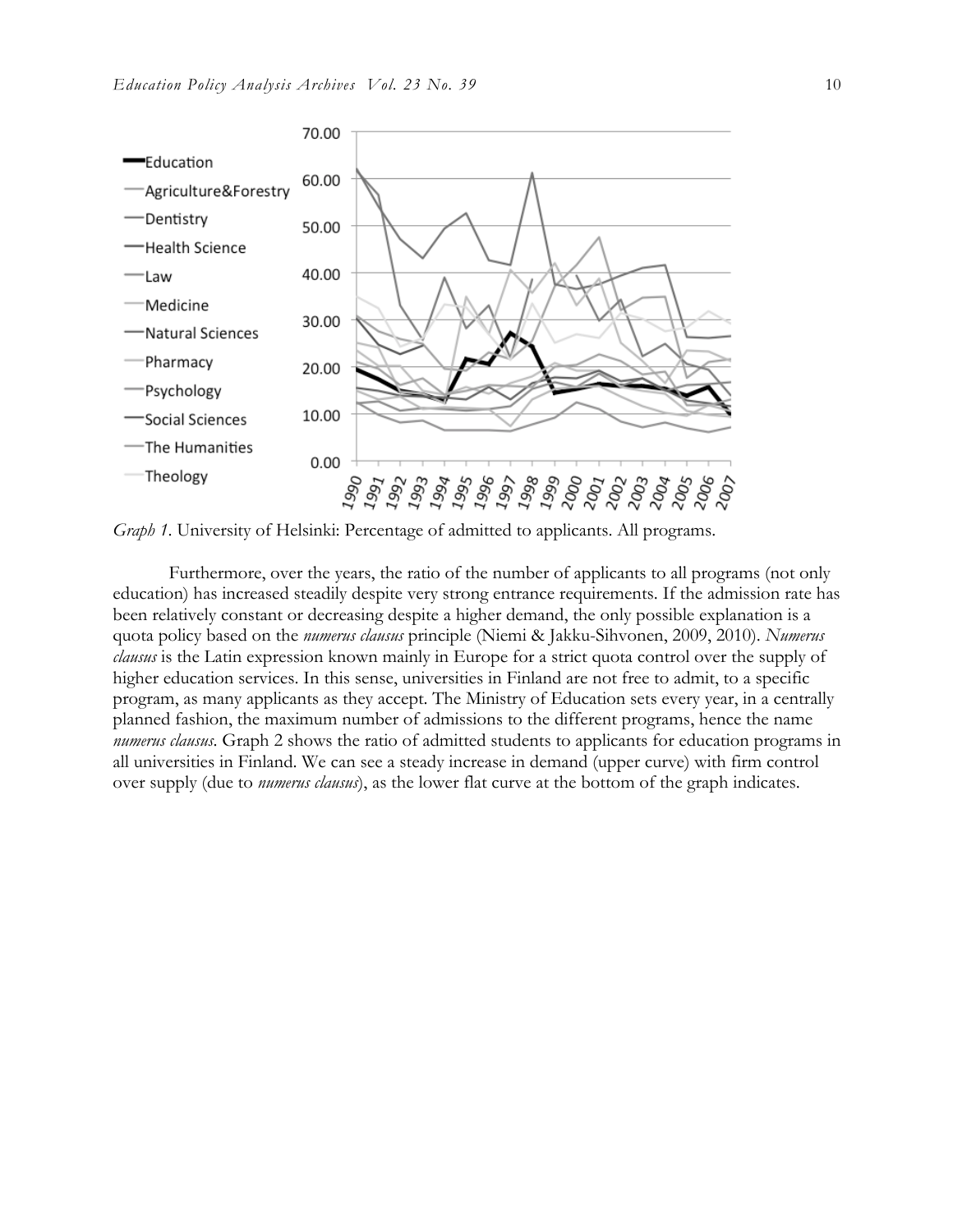

*Graph 2*. Applicants and admitted to education programs at all univesitires with education programs.

Graph 3 shows about the same pattern of admissions/applications for all other programs (all programs except education programs) in all universities offering education programs. Demand for university degrees has increased dramatically. No less dramatic has been the *numerus clausus* control. This is part of an educational and labor-planning policy attempted in Finland since at least the late 1960s as a means to strengthen the relationship between education and the labor markets (OECD, 1982).



*Graph 3*. Applicants and admitted to other programs at all univesitires with education programs.

Consequently, Finland does not have a free supply-demand market for university programs; the government closely controls the supply. This is a policy recently criticized by the OECD (2008, 2010) for going against "market signals" but was praised by the same organization three decades ago for "[a] successful linking of educational to occupational opportunity" (OECD, 1982, p. 14) or escaping "from the problems that can arise from a surplus of graduates" (OECD, 1982, p. 24).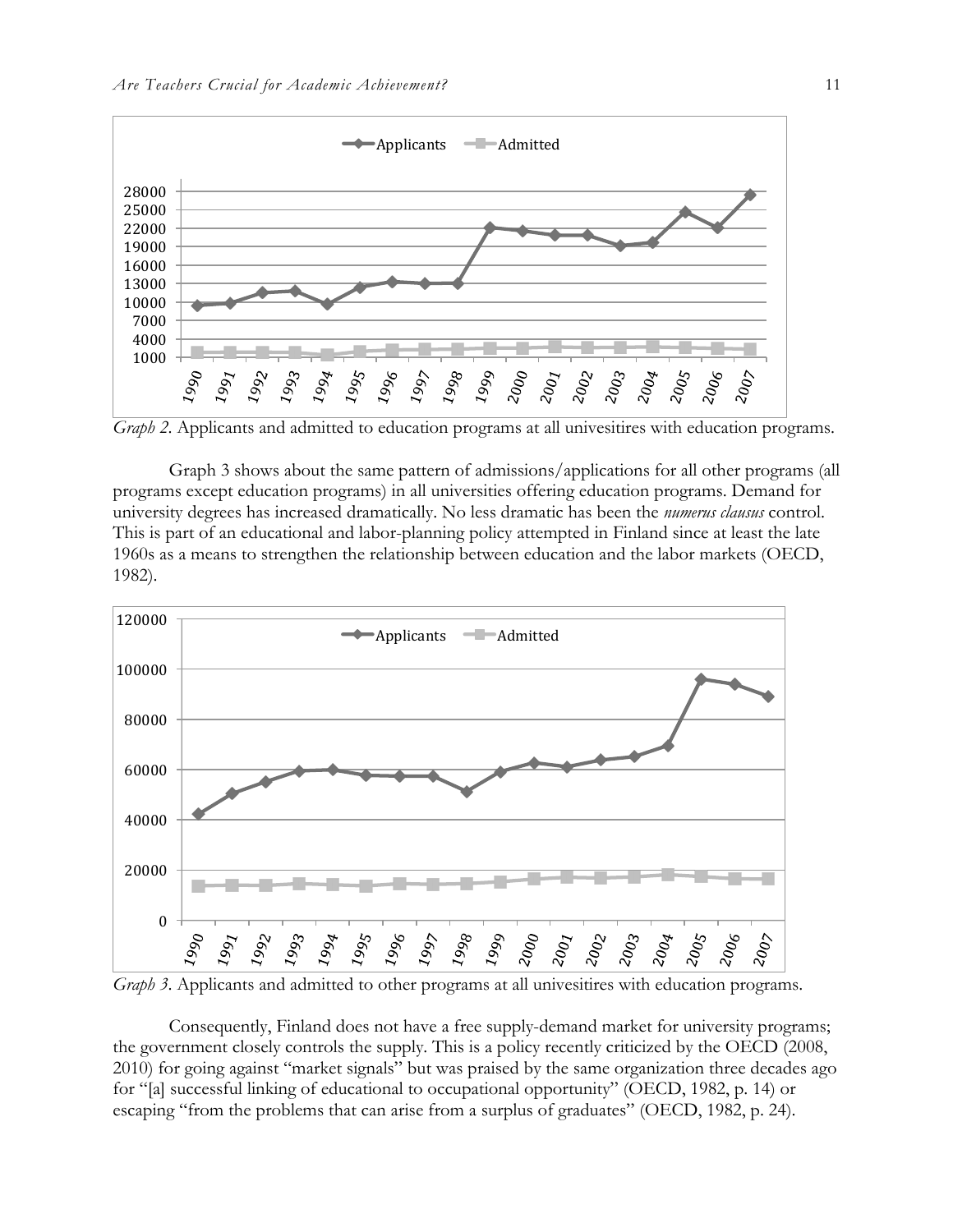Since the supply of student admissions is centrally planned, each university is not free to open as many admission spots as it pleases. There is of course high demand in relation to the limited number of available planned spots. National authorities carefully plan the number of admissions to teaching schools in relation to demographic patterns and employment expectations, which are fairly predictable for the education sector. National authorities make certain they do not have an over- or under-supply of teachers nationally or regionally. This in turn may create the expectation among students that, once they have been admitted into a teaching program, the chances of obtaining a secure and permanent job are very high because only a few teachers are trained yearly to meet the demographic and job market expectations for teachers.

Furthermore, many students make the decision to apply to a teaching program after they have tried something else or have worked as substitute teachers for one or two years or one, two, or three years after the matriculation exam. In this sense only, students actually queue for admission (OECD, 2008, p. 134). This has both advantages and drawbacks. On the one hand, students make a more balanced and intrinsically motivated decision to study at a university and pursue a teaching career, but on the other, their entrance into the job market is delayed, and this stresses public finances and their contribution to development.

Due to the *numerus clausus* policy, some programs - including education and teachers' training programs - show a much lower proportion of admissions to applications. The *numerus clausus* system provided ample room for teacher education departments to select students for the 2010 cohort (Niemi & Jakku-Sihvonen, 2010) at a ratio that ranged from one admission to 14 applications for the University of Jyväskylä and from one admission to five applications for the University of Joensuu (in 2010, this university was merged with the University of Kuopio to create the University of Eastern Finland). Taking all universities into account, the ratio for 2010 was around 1 to 10 (Niemi & Jakku-Sihvonen, 2010). With *numerus clausus* becoming more selective and therefore competition among students more stringent, universities can select the students they consider "highly motivated and multitalented" (Niemi & Jakku-Sihvonen, 2010, p. 9).

*Numerus clausus,* or strict control over the supply of higher education services, is only one of the factors in securing high academic standards in the selection of candidates. The other is a very strict, new, national, standardized entrance examination for class teachers (Vakava). Subject teachers may present other exams or requirements as established by the university departments to which they apply for admission. Nevertheless, what if the candidates attracted to the profession are not high caliber (high performing) from an academic point of view? After all, attracting high-caliber students to the teaching profession has been considered by some to be a key factor in education success (McKinsey & Company, 2007; OECD, 2005a). Well, this does not seem to be the case in Finland, since pre-university education is not only very prominent in students' mean scores but also in the levels and equality of performance: students who are 15 years and three months to 16 years and two months old perform at a high level on PISA with a relatively very low variance in the distribution of scores as we have mentioned before. If the quality of education for 15- to 16-year-old students is sustained through high school (upper secondary), then the situation today is that most of the applicants to most of the university or polytechnic programs will have a very sound pre-university background. In other words, the quality of the teaching force in Finland begins with the quality of its comprehensive, basic education. If the quality of pre-university training is very high for most students in Finland, and they are subject to very stiff competition by a limited ratio of applicants to admissions, universities indeed have a very highly selective breed of teachers-to-be. So, this suggests that the relationship of teacher quality to student performance perhaps works the other way around. High student performance at the pre-university level nurtures the high quality of the pre-service teachers' programs.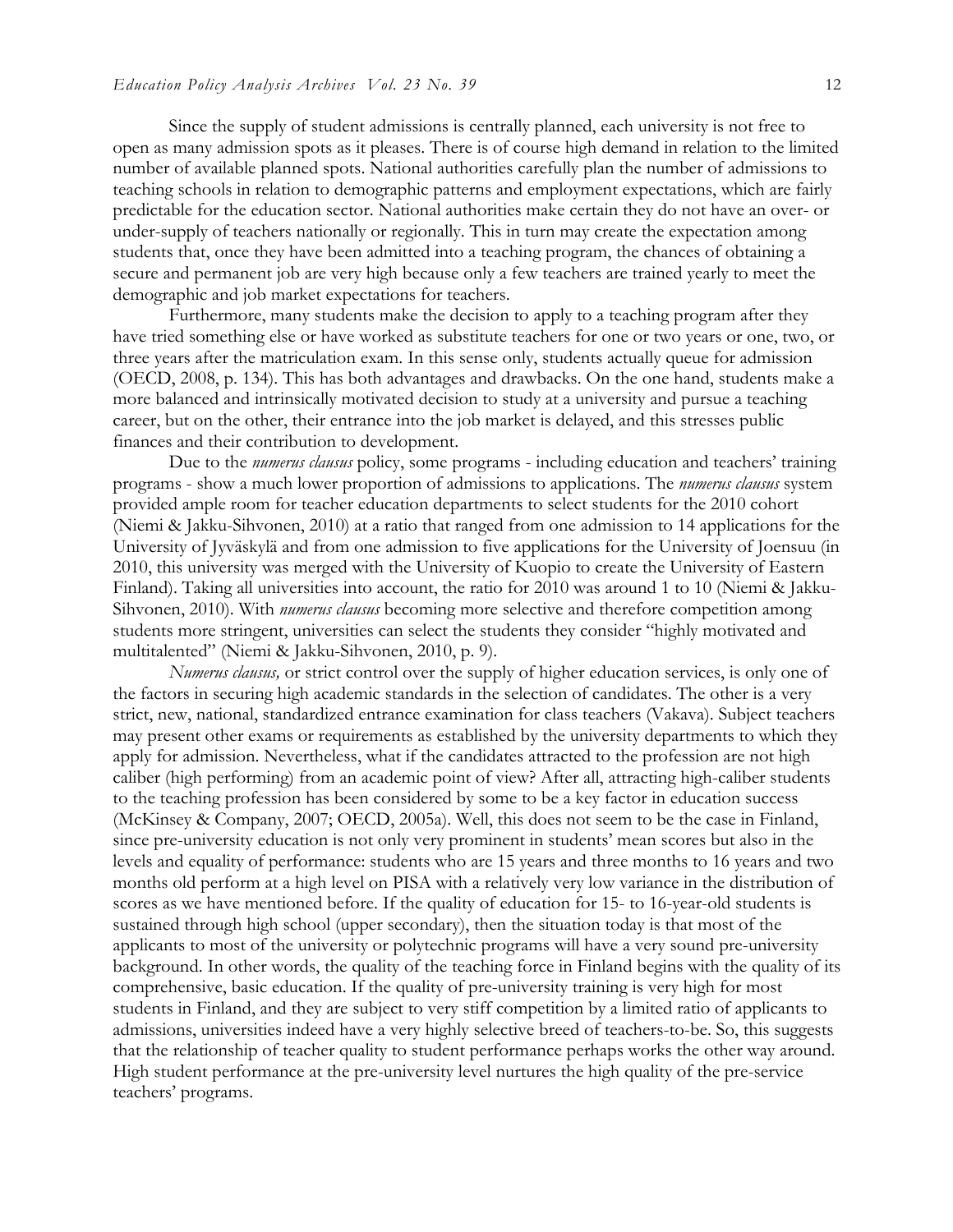To sum up, the quality of teachers in Finland seems to be due to two immediate factors: 1) *numerus clausus* and therefore ample opportunity for universities to select the best and the brightest in a rigorous and competitive application process; and 2) high-quality pre-university education for all.

#### **Does the Quality of Teachers Indeed Explain High Student Performance on Standardized Tests?**

There are two hurdles we must overcome in order to establish a causal relationship between teaching quality and student performance. The first, which seems insurmountable, relates to the definition of teachers and teaching quality. Secondly, comparative evidence in education seems to shed some doubt as to whether the quality of teachers and teaching quality is crucial for student success if we define quality as high-caliber attraction and strong teacher pre-service university training programs, as seems to be the case with Finland.

#### **Quality of Teachers**

What do we mean when we refer to the quality of teachers? We all think we know what a good teacher is, but when it comes to defining and measuring good teachers against specific indicators, competencies, or skills, the matter is less clear. For instance, does the level of their preservice training define the quality of teachers? Or is it defined by the way they "connect" with students, or by their skills in handling learning, behavior, discipline, motivation, or attitudes?

When we begin to explore these definitions of quality, there are inherent hurdles of meaning and measurement. In other words, data gathered by the OECD through context questionnaires may very well be contrary to what really happens in each country. For example, it is suggested that Finnish teachers "connect" with their students, as in warm human relations (Linnakylä & Brunell, 1996, pp. 213–214). And, this has been my observation during my many visits to schools in Finland since 2004 and presented in two publications (Andere, 2010, 2014). However, this observation contrasts with the finding that Finnish students, on average, have shown a consistently weak relationship with their teachers. They have positive attitudes toward school, but one of the weakest teacher-student relationships is found in Finland (Linnakylä & Malin, 2008). It is interesting to see that the same professor, Linnakylä, uses the OECD's data to contradict her own perception in 1996. Indeed, data from the OECD suggest that on average Finnish students have worse teacher-student relations than the students in OECD's average. That was true in 2003 and was still true in 2012. More striking is the comparison between Finland and Mexico, the consistently highest and lowest OECD performers, respectively, on PISA since 2000 until 2012 (OECD, 2013c, pp. 461–463.) The OECD's "index of teacher-student relations" is constructed by the answers to five different questions: "students get along well with most teachers"; "most teachers are interested in my wellbeing"; "most of my teachers really listen to what I have to say"; "if I need extra help, I will receive it from my teachers"; and "most of my teachers treat me fairly." In all cases except one, a greater majority of students from Mexico than from Finland answered positively, and this is true for 2003 and 2012. This means that even though students in Mexico have better teacher-student relations than students from Finland, they perform at the bottom. The suggestion also contrasts with the assertion by the OECD that Finnish students seem to demonstrate more disciplinary problems - a concept in itself subject to different interpretations across cultures and education systems - in the classroom than the OECD total average, well above most OECD's countries (OECD, 2013c, pp. 186, 464-466.)

In addition to the problem of defining "teachers' quality," there is the hurdle of measuring the variables, as many of them are unobservable. To avoid this meaning-of-quality trap, researchers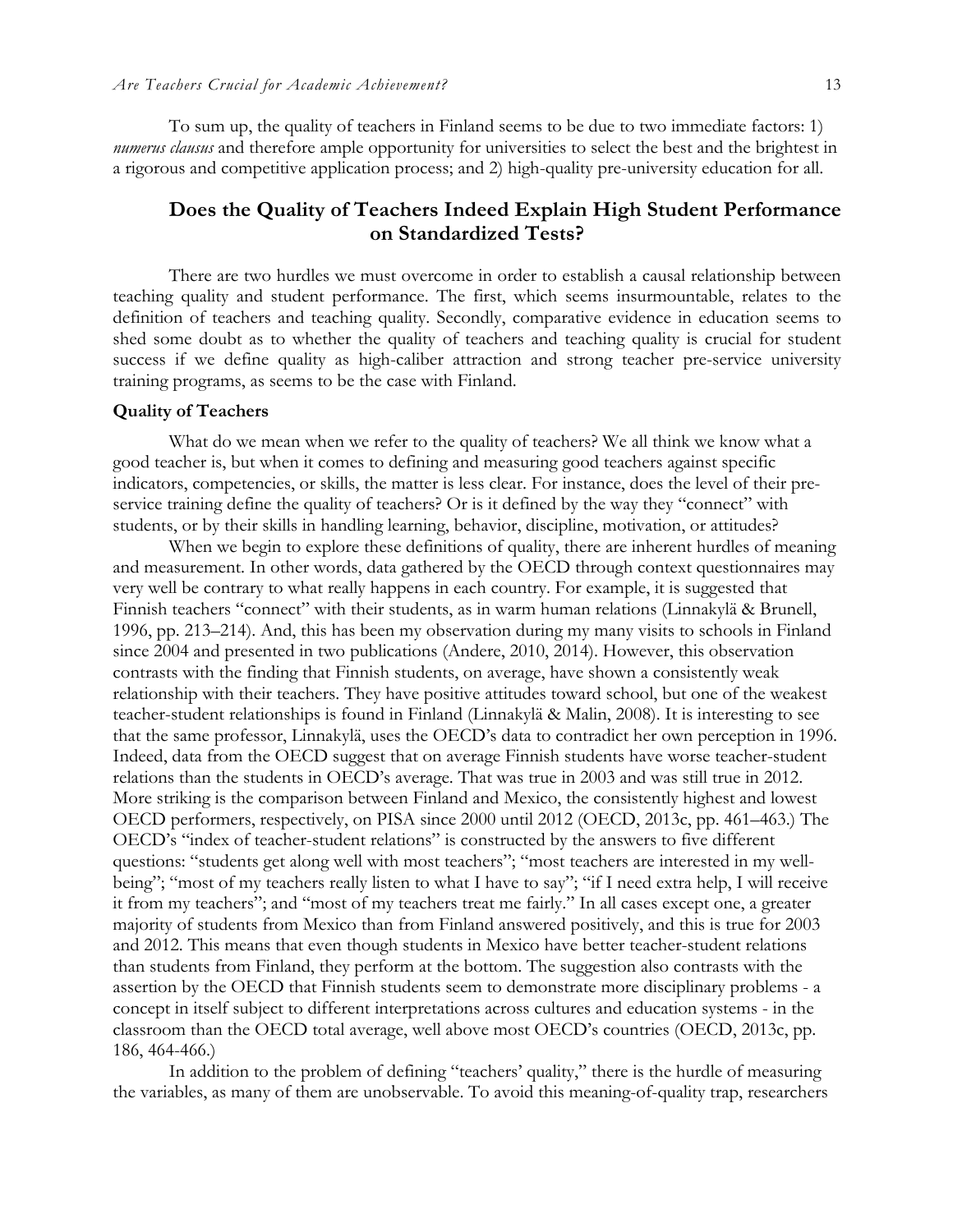resort to the few variables that are observable, or proxies. In the end, scholars pick one or two variables, expecting to choose the one with the strongest weight in explaining teaching success, "usually teacher education, experience, and measures of teacher attitudes" (Carnoy et al., 2009, p. 19), or the attraction/selection of students into pre-service teaching programs and the quality of preservice university training (McKinsey & Company, 2007; OECD, 2005a). But even with the latter, a more reductionist definition or proxy for teacher quality, the evidence does not seem to guarantee a causal relationship between teachers' quality and students' performance. The next section uses an international comparative perspective to elaborate on the difficulties of using attraction of teacher candidates and/or providing pre-service training as the proxy variables to relate teacher quality to student performance.

#### **International Comparative Examples Attracting Teacher Candidates**

Assuming that the attraction and training variables are good proxies for teachers' quality, and therefore for explaining students' high performance, what can we learn from examples in countries other than Finland?

From recent OECD data (2013a), we know that the following countries do not require an entrance examination to enter pre-service training: Belgium Flanders, Belgium France, England United Kingdom, Hong Kong-China, Iceland, Japan, Latvia, Liechtenstein, Montenegro, New Zealand, Poland, Qatar, Singapore, Sweden, United States, Uruguay, Canada, Czech Republic, Denmark, Estonia, France, Italy, Luxembourg, Malaysia, Netherlands, Norway, Peru, Portugal, Scotland, Slovak Republic, Spain, and Switzerland. On the contrary, countries that require competitive entrance examinations are: Australia, Bulgaria, Croatia, Greece, Israel, Lithuania, Macao-China, Romania, Shanghai-China, Chinese Taipei, Vietnam, Austria, Colombia, Finland, Germany, Hungary, Indonesia, Ireland, Korea, Mexico, and Turkey (p. 97). This comparison misinforms rather than informs about the quality status of pre-service teaching selection and training policies because it does not account for the quality or rigor of the competitive examinations nor does it take into account the popularity and therefore selectivity of upper secondary students to go into the preservice university training.

As an example of potential misinforming, Flanders, the Netherlands, and most recently Poland, which are countries or regions that do not require an examination to enter a pre-service training program, have performed or are performing at the same level or higher than Finland on PISA, at least in mathematics. Furthermore, from my interviews with teachers, principals, and experts conducted during 2013 in Flanders and the Netherlands and 2014 in Poland, these countries do not seem to attract high-caliber students to the teaching profession in the same way Finland filters very talented high school candidates. Although my interviews cannot be generalized, all were very consistent with the fact that the teaching profession is not very popular among high school students, that the students are not filtered by exams or *numerus clausus*, and with the sheer duration and practical orientation of the pre-service teaching programs. Whereas the duration of the teachertraining program in Finland for primary and lower secondary education is five years, in Flanders it is three years, in the Netherlands four years, and in Poland three or five years (OECD, 2013a, p. 316). One additional piece of evidence for the lack of demand, interest, or popularity of the teaching program is the fact that in the coming years Flanders will face a dramatic scarcity of teachers<sup>5</sup>. In the words of one of my interviewees, who at the time of the interview was an advisor to the Minister of Education:

 <sup>5</sup> Interview with Paul Yperman, advisor to the Minister of Education, Flanders, on November 8th, 2013, at his Brussels office.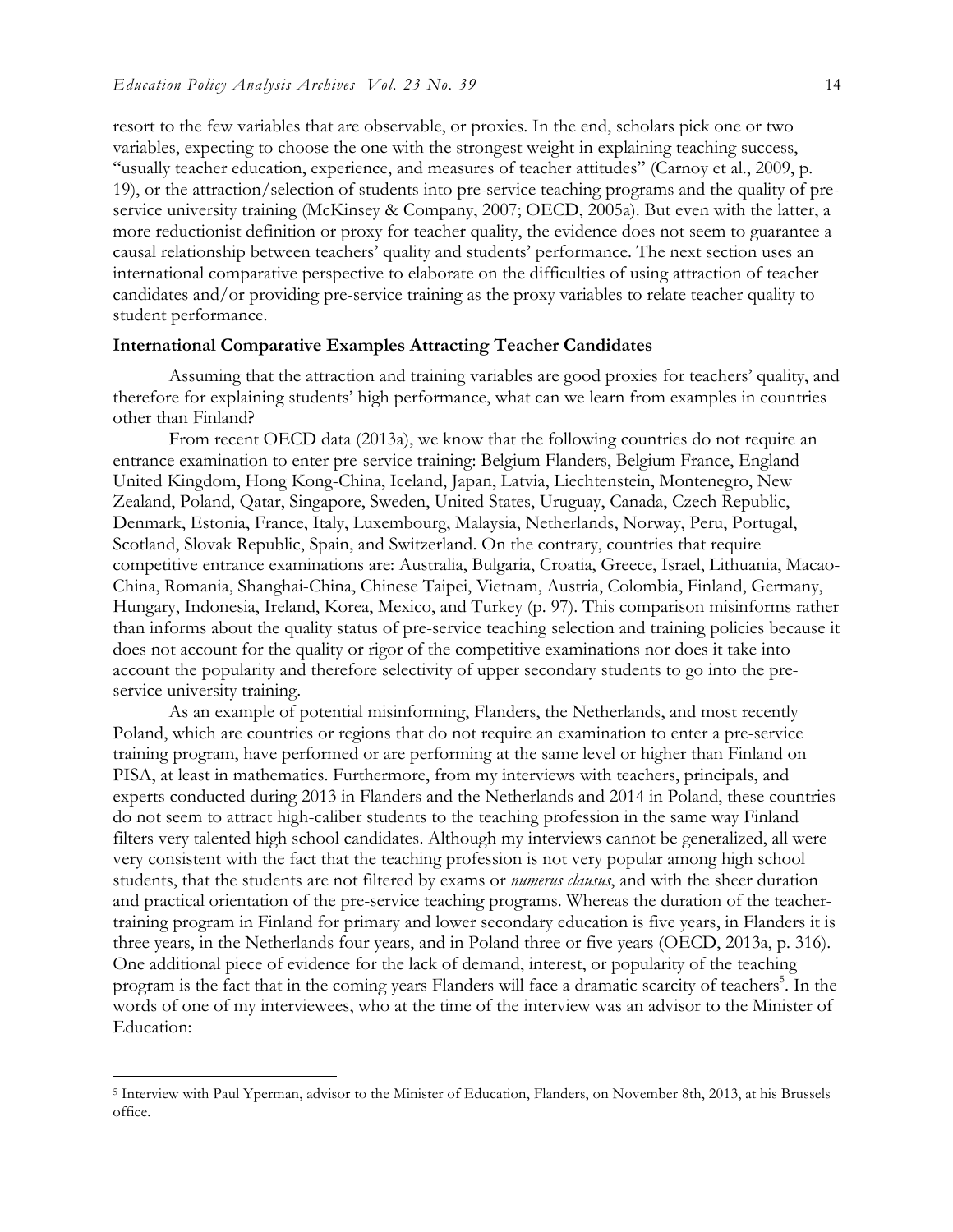We have a scarcity of teachers in front of us, especially with teachers holding a master's degree (who are those teaching at the secondary level, since teachers at the primary level almost all them hold a bachelor's degree only), because the teaching profession is so unattractive. To make things worse, large numbers of teachers will be retiring in a couple of years. If we don't take firm policy measures we will have a shortage of 20,000 teachers in primary and secondary education together by 2020. There are around 56,000 teachers at the secondary level of which more or less 35 per cent of them hold a master's degree; this is the size of the challenge.

In Flanders, students are accepted into teacher-training colleges with no actual pre-requisite other than a high school-level diploma or certificate. They pursue a three-year-long teaching program compared to five years in the Finnish case - based on practically oriented content. After Flemish students have finished a university program, their age upon entering the teaching profession is 21 or 22. In contrast, this is the regular entrance age of students into teachers' colleges in Finnish universities after high school. The final decision on a university career in Finland is not made at *lukio*  (high school), but one, two, or three years later (OECD, 2008). Despite the huge differences between these countries - in the attraction and selection of students to the teaching profession and the pre-service teacher training programs - Flanders' students have shown very high performance on PISA, too. In the results from PISA 2003, Flanders' students had the highest mean score in mathematics (OECD, 2004, pp. 356, 453) and by far the largest proportion of students at the two highest proficiency levels (OECD, 2004, pp. 354, 451). Table I shows that Flanders also performed higher than Finland in 2012.

Results from PISA 2012 compared to PISA 2003 highlight even more clearly the point I am trying to make here (OECD, 2004, p. 453; OECD, 2013b, pp. 48, 306).

| PISA 2003-2012 Scores in Mathematics: Selected Countries |         |         |          |  |  |
|----------------------------------------------------------|---------|---------|----------|--|--|
|                                                          | Average | Average | Change   |  |  |
| Country or                                               | scores  | scores  | $2003 -$ |  |  |
| economy                                                  | 2003    | 2012    | 2012     |  |  |
|                                                          |         |         |          |  |  |
| Finland                                                  | 544     | 519     | $-26$    |  |  |
| Flanders                                                 | 553     | 531     | $-22$    |  |  |
| Netherlands                                              | 538     | 523     | $-15$    |  |  |
| Poland                                                   | 490     | 518     | 27       |  |  |
| <b>United States</b>                                     | 483     | 481     | $-2$     |  |  |
| Mexico                                                   | 385     | 413     | 28       |  |  |
| OECD                                                     | 500     | 496     | $-3$     |  |  |
|                                                          |         |         |          |  |  |

Table 1

As explained before, neither Flanders nor the Netherlands nor Poland has as strong an attraction and pre-service teachers' training programs as Finland has; nevertheless, they performed as high as Finland in mathematics in 2012.

One additional comparative example may provide some further evidence that the quality of an education system, as measured by international standardized tests, may surpass the quality of its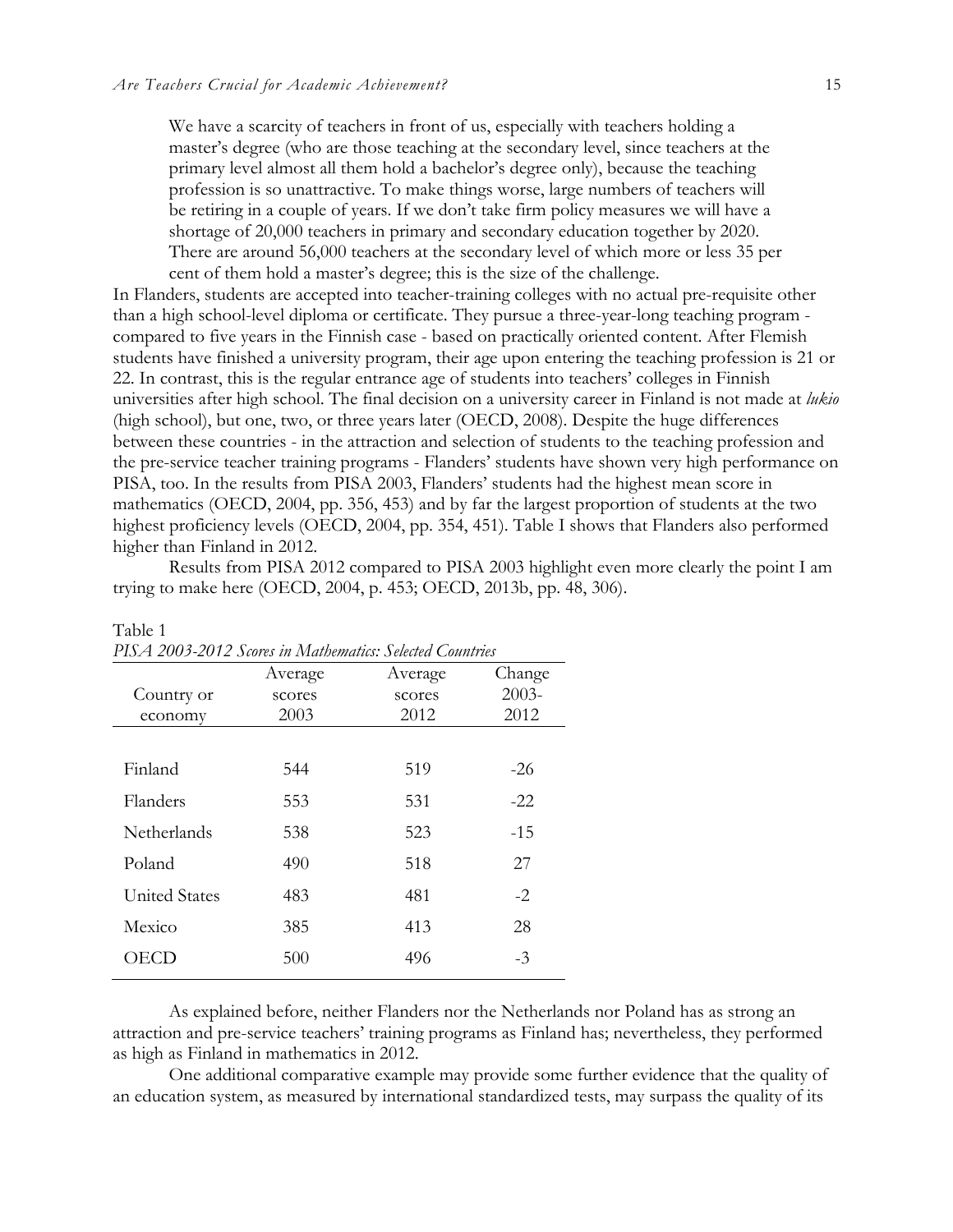teachers. Again, Finland is often shown as an example of a high-caliber teaching force; on the contrary, Mexico, the lowest performing OECD economy on all PISA rounds, is not recognized as a country with a strong teaching force. However, from PISA 2003 to PISA 2012, Finland's loss and Mexico's gain in PISA points in mathematics was 26 and 28, respectively (Table 1).

The teaching profession in Poland, as said before, does not seem to be popular and does not require a competitive entrance examination to enter pre-service teaching. Nevertheless, Poland not only significantly increased scores in mathematics from 2003 to 2012 but also tied with Finland in both mathematics and reading.

Mexico and Poland showed the two largest point increases of all OECD member countries in mathematics from 2003 to 2012. This extraordinary increase in performance from two countries with low popularity and less-than-rigorous selectivity of students to the teacher profession, plus the significant decrease in points by Finland and the relatively stable and yet high performance from Flanders, show that something other than the teacher hypothesis could be behind the performance of students. Therefore, something else unrelated to attracting the right students to become teachers or providing high-level training, as suggested by McKinsey & Company (2007, pp. 13, 16, 26), appears to be behind the high levels of student performance. We may need a more precise or different definition of teachers' quality or a different assessment tool of students' performance.

According to the OECD, 41 points on PISA means one whole formal school year (OECD 2013b, p. 46). The sum of the points that Mexico gained (28) and the points that Finland lost (26), i.e., 54 (that is, closing the gap by more than one year of schooling), from countries with such different teaching forces, is one additional piece of evidence that either PISA points miss the point and/or teachers' quality are not behind this dramatic change between the consistently highest and consistently lowest performing OECD countries on PISA: Finland and Mexico.

At the beginning of this paper, I highlighted the view that many intertwined and sometimes inseparable factors for a "*ceteris paribus*" analysis dubbed as the "ecological" or random view of education might be the best model to explain change or variance in educational outcomes. With this in mind we may suggest, contrary to the OECD's and McKinsey & Company's dictum, that the quality of an education system, as measured by international standardized test results, may after all surpass the quality of its teachers. What all this means is that we will probably never be able to separate the key factor behind success for all students, schools, or systems of education.

#### **Pre-Service Training**

Is the highly regarded pre-service university teaching training program in Finland the main factor behind student success? Finnish teachers are not the only teachers highly educated to the level of a master's degree or through a full-time university program with four or more years of studies for primary or class teachers. In countries such as France, Germany, Ireland, Japan, Slovak Republic, and Scotland, four or more years of full-time studies have been required for primary or class teachers (OECD, 2005a, p. 106). For lower secondary teachers in countries such as Austria, Czech Republic, France, Germany, Greece, Israel, Italy, Japan, Mexico, New Zealand, Portugal, Slovak Republic, Spain, Sweden, Switzerland, and Scotland, teacher candidates have had similar or even higher study loads than Finnish teachers (OECD, 2005a, p. 106). In France, for instance, teacher candidates are subject to a very competitive post-degree training (conducted by the *Instituts Universitaires de Formation des Maitres*) in preparation for a strict two-round national state exam and have similar or higher study loads than Finnish teachers.

More recent data (OECD, 2013c, p. 97) show that Finland is not the only country that has a relatively long duration of a pre-service training program (more than 4.3 years); the following countries also have such a program: Canada, Czech Republic, Denmark, Estonia, France, Italy,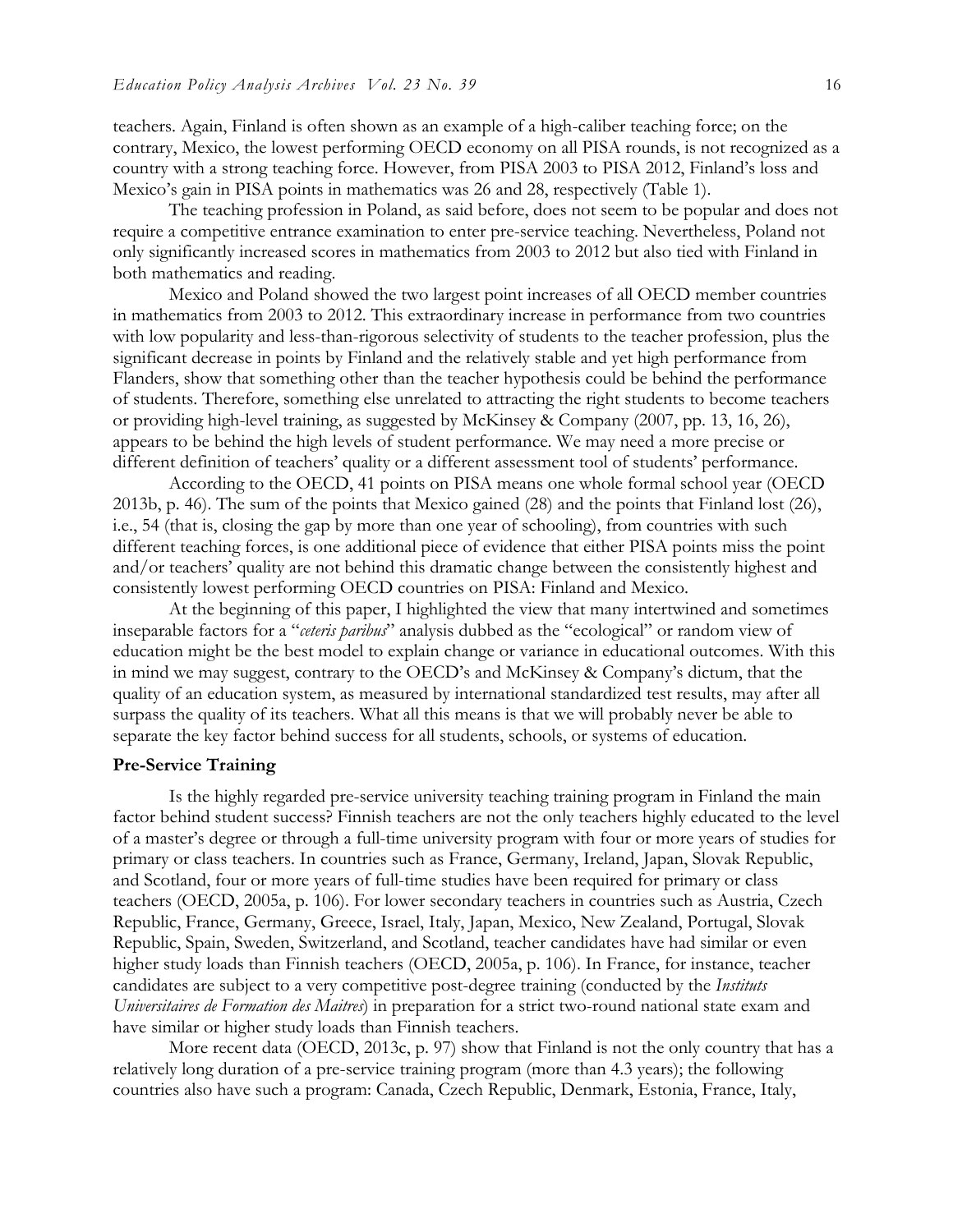Luxembourg, Malaysia, Netherlands, Norway, Peru, Portugal, Scotland, Slovak Republic, Spain, Switzerland, Austria, Colombia, Germany, Hungary, Indonesia, Ireland, Korea, Mexico, and Turkey.

From the compiled data offered by the OECD (2005a, 2013a), we might conclude that it is not the number of years that students attend pre-service teacher training programs or the level of the degree (undergraduate or graduate) or the type of university (public or private) that makes the difference between teachers' pre-service training and students' performance as measured by standardized tests. Nor can we draw conclusions from a simple comparison between Finland and Flanders, the latter with a much less demanding pre-service teacher training program for basic school (elementary and lower secondary) lasting only three years (Kennedy et al., 2007; OECD, 2013c, p. 316), and yet with very high performance in terms of student outcomes on PISA. Nor will we find the answer in a comparison between Finland, France, and Germany, countries in which preservice training and preparedness is much more demanding, but in which students' performance is not particularly similar. Furthermore, in Mexico and Finland, which are clustered together in the same group, "long duration or pre-service training programme" and "competitive examination to enter pre-service training" (OECD, 2013c, p. 97) have shown opposite performance results for more than a decade. At this level of analysis, Mexico and Finland seem to have the same "prerequisites" for high performance, yet a more detailed comparison of the two programs shows vast differences in the number of hours of study. Table 2 shows the comparison of pre-service teaching training programs for both Mexico and Finland (calculations made by the author based on pretraining class teachers' programs for both countries). Remember that these two countries are the consistently lowest and highest OECD performers on PISA since PISA 2000 to at least PISA 2009. Table 2 shows a huge difference, almost twice as large in Finland, in the number of hours of work expected by the students given the unit-credit loads in each program. This quantitative comparison does not take into account other, perhaps more important differences that may arise from the contents in terms of subjects to be studied in each program and the quality of teaching and learning per subject and the general rigor of the program.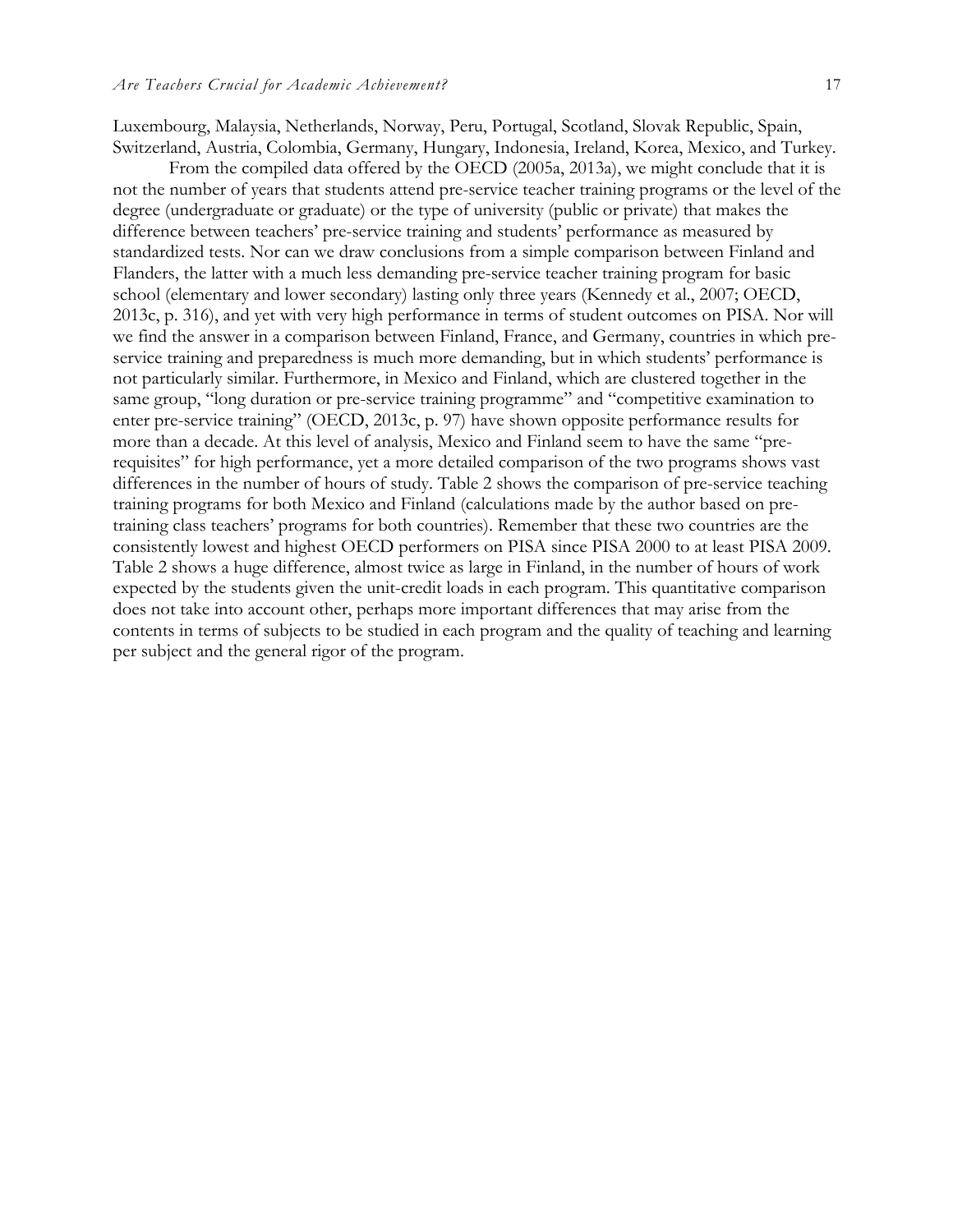*Pre-Service Training Programs for Class Teachers*

| anie |  |
|------|--|
|------|--|

| Requirements<br>for diploma or<br>certificate            | Mexico<br>BA | BA.   | Finland<br>Master | Total |
|----------------------------------------------------------|--------------|-------|-------------------|-------|
| Unit credits                                             | 448          | 180   | 120               | 300   |
| Units converted<br>into hours of<br>study                | 10.29        | 27    | 27                | 27    |
| Units converted<br>into hours of<br>study per<br>program | 4,610        | 4,860 | 3,240             | 8,100 |

The question still remains: Why do countries as different from Finland in their policies and practices for attracting and training students and teachers, such as the Netherlands, Flanders, and Poland, perform as high as or higher than Finland? And why have countries with no recognition for their strong teaching force, such as Poland and Mexico, shown dramatic improvements in mathematics from 2003 to 2012, at the same time that Finland showed a significant decrease by the same magnitude?

In order to make a thorough comparison of pre-service training programs, it is necessary to get "inside" them (Tryggvason, 2009) to account for their own intrinsic quality in terms of variety, depth, and length of subject studies, practical and research-oriented courses, quality of the university, on-site practice, and so forth. According to the OECD, the following countries are clustered together in the same category "Competitive examination to enter pre-service training" and "Relatively long duration of pre-service training programme (more than 4.3 years)": Austria, Colombia, Finland, Germany, Hungary, Indonesia, Ireland, Korea, Mexico, and Turkey (OECD, 2013c, p. 97).

In no way can we cluster together so many different education systems, teachers' attraction, and pre-service training programs as those in Finland and Mexico. There may also be other factors impossible to isolate that make the difference, such as an array and synergy of traits, behaviors, and characteristics that could be associated with a definition of teacher quality and more related to motivation, attitudes, commitment, collaboration, and collegial exchanges, for instance.

#### **Conclusion**

It seems there are two factors in teachers' quality in Finland beyond the oft-cited popularity argument, specifically the *numerus clausus* policy plus job security and the high quality-low variance of student pre-university performance.

However, based on a country with an extremely highly selective cohort of teachers-to-be, we can hardly extend these factors (attraction and pre-service training), as suggested by McKinsey &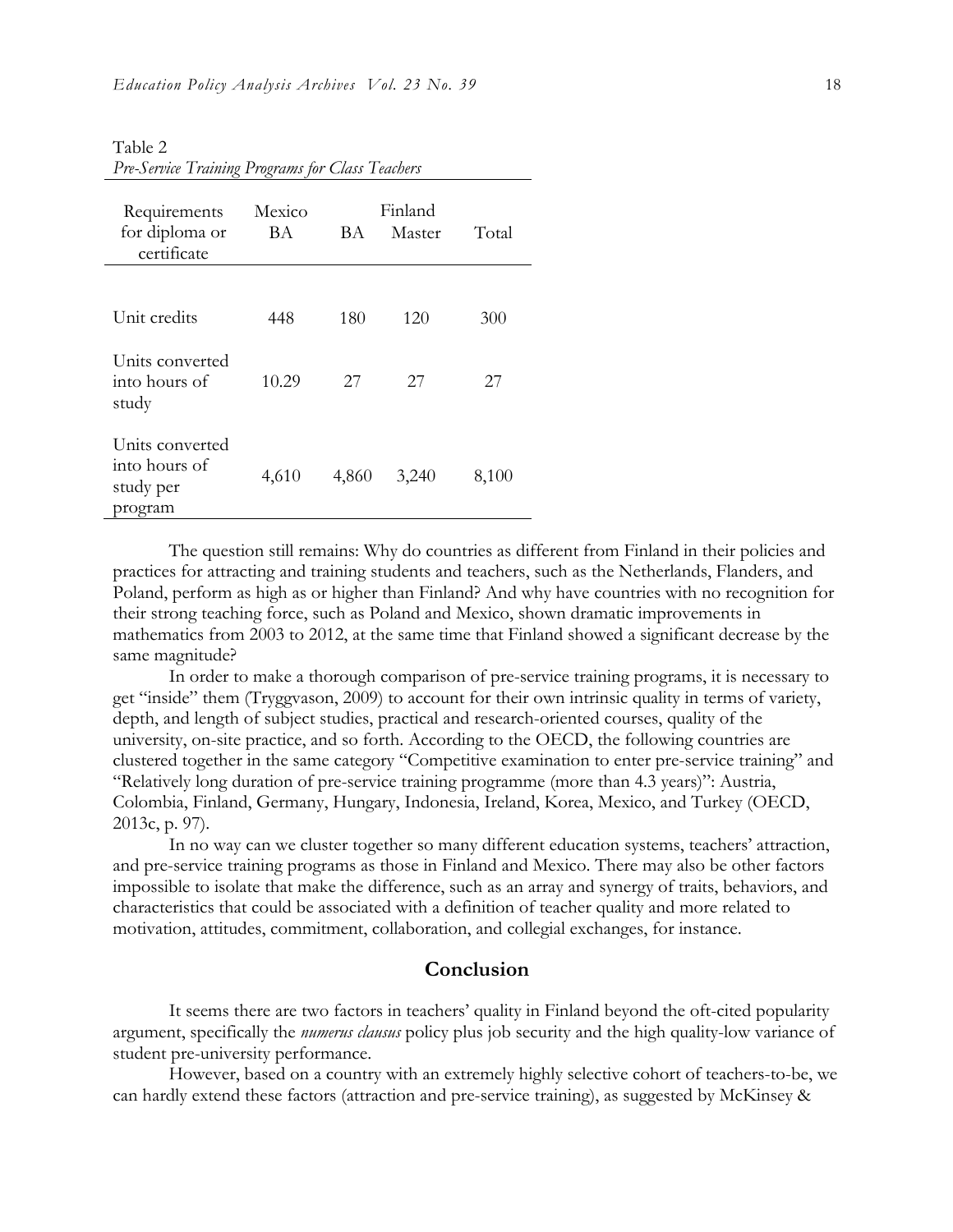Company (2007) and the OECD (2005a), to other educational systems, since we have at least some examples from Flanders, Poland, and the Netherlands, countries with a non-selective pool of teachers-to-be and a less demanding pre-service teacher training program, which performed as high or higher than Finland in mathematics on PISA 2003 and PISA 2012. Furthermore, Finland, France, and Germany have very strict venues for training and testing teachers before they actually teach in schools, yet the three countries show significantly different levels of student performance. And even more, even though Mexico and Finland are clustered together with the same profile of teacher preservice training across countries (OECD, 2013c, p. 97), they actually have very different profiles, and yet Mexico improved in mathematics by the same magnitude by which Finland worsened from PISA 2003 to PISA 2012. A similar situation has been shown between Finland and Poland.

From this analysis of the Finnish case and comparison to other international examples, plus the difficulties of defining teacher and teaching quality, we cannot conclude that a highly selective cohort of teachers-to-be (attraction) and a highly qualified pre-service university training program is the only or main policy mix to a high student performance, nor can we discard the possibility. What we may suggest is that other factors, most likely pertaining to culture (value of education by parents and society), context (parents' level of education), the quality of pre-university education, which are specific to each educational system, and the different elements used in defining "teacher quality" other than attraction and pre-service training, which are difficult to measure and include motivation, attitudes, and interaction, could be involved in the causal relationship with high student performance. This is without taking into account other factors that have been considered important, such as poverty, equality, segregation, or even grit. "Many factors intertwined and inseparable" is the best hypothesis behind success or failure.

The first lesson for policy makers is that no matter how hard we try to understand the factors behind success, it is virtually impossible to isolate one factor, teacher quality or teaching quality, or any other factor for that matter, as the only or main factor to explain either the outcome or the variance of performance for all students, schools, or systems of education. Of course, we want highly qualified teachers in every school, but teachers and teaching alone are not enough. Furthermore, there is no such thing as the right definition of teacher quality and teaching quality; it changes all the time. What works in Finland does not necessarily work in Flanders, the Netherlands, Poland, France, Germany, or Mexico, or vice versa. Policy makers should broaden their scope when pinpointing teachers as the main factors for the success or failure of their students.

#### **References**

- Aho, E., Pitkänen, K., & Salhberg, P. (2006). Policy development and reform principles of basic and secondary education in Finland since 1968. *Education Working Paper Series 2*. Washington, DC: World Bank.
- Ahtee, M., Pehkonen, E., & Lavonen, J. (2007). Closing: The evaluation of the Finnish success story. In E. Pehkonen, M. Ahtee, & J. Lavonen (Eds.), *How Finns learn mathematics and science* (pp. 268–272). The Netherlands: Sense Publishers.
- Andere, M. E. (2014). *Teachers' perspectives on Finnish school education: Creating learning environments*. Switzerland: Springer. http://dx.doi.org/10.1007/978-3-319-02824-8
- Carnoy, M., Brodziak, I., Luschei, T., Beteille, T., & Loyalka, P. (2009). *Do countries paying teachers higher relative salaries have higher student mathematics achievement?* Amsterdam: International Association for the Evaluation of Educational Achievement. Retrieved from http://www.iea.nl/fileadmin/user\_upload/graphics/Publications/TEDS-M\_CostsStudy.pdf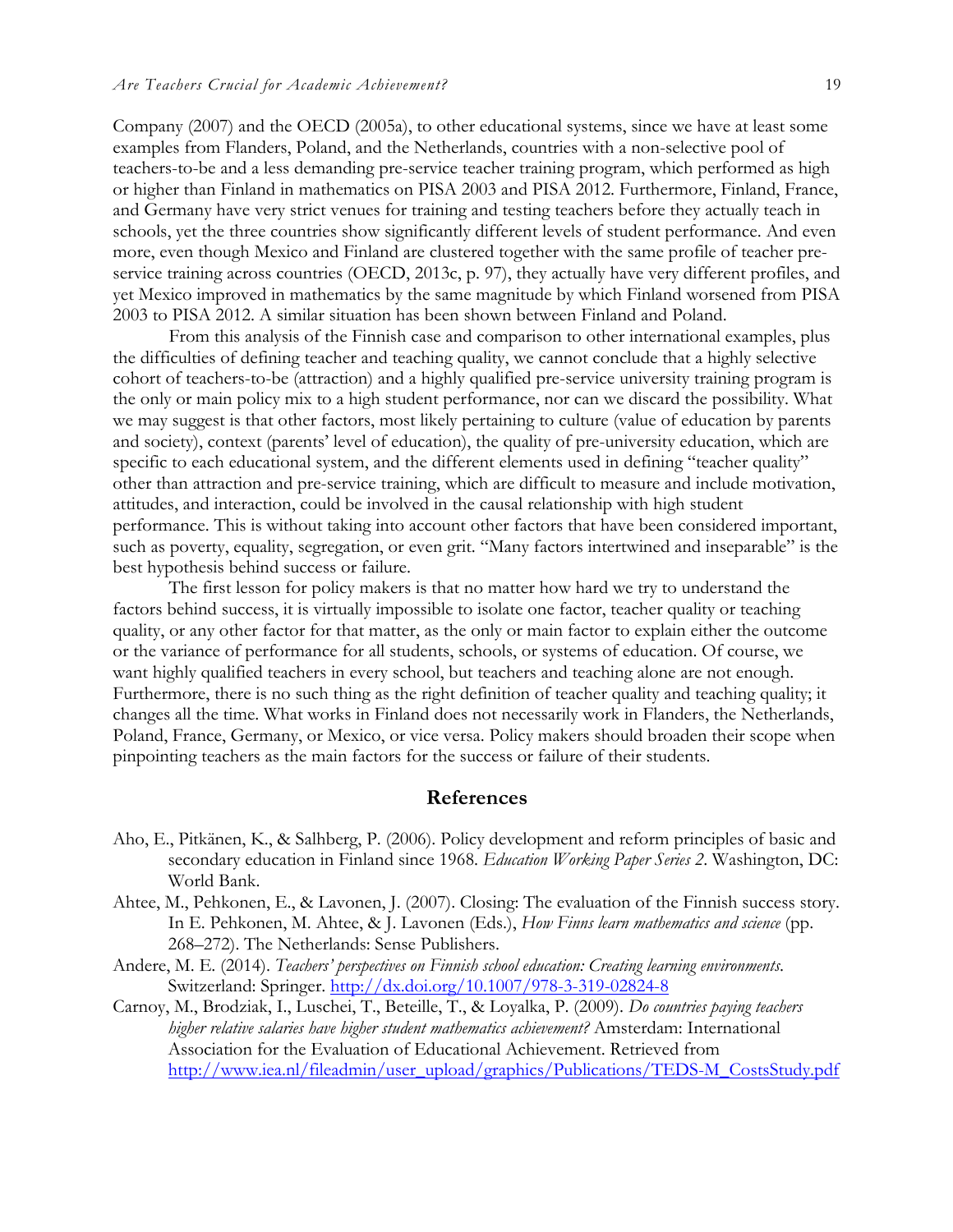- Finnish National Board of Education. (2007a). *Teachers are respected and influential*. Retrieved from http://www.oph.fi/english/pageLast.asp?path=447;18918;65218;57313
- Finnish National Board of Education. (2007b). *Background for Finnish PISA success*. Retrieved from http://www.oph.fi/english/SubPage.asp?path=447;65535;77331
- Grubb, N., Jahr, H. M., Neumüller, J., & Field, S. (2005). *Equity in education thematic review: Finland country note*. Retrieved from http://www.oecd.org/dataoecd/49/40/36376641.pdf
- Hargreaves, A. (2008, February 8). The issue: Standardisation. We need a new age of inspiration: Leadership. *The Times*, Education Supplement, UK. Retrieved from http://www.bc.edu/schools/lsoe/meta-elements/pdf/Hargreaves\_TES.pdf
- Hargreaves, A., Halász, G., & Pont, B. (2007). *School leadership for systemic improvement in Finland: A case study report for the OECD activity improving School leadership*. OECD. Retrieved from http://www.oecd.org/dataoecd/43/17/39928629.pdf
- Ikonen, R. (2004). From poverty to prosperity: the impact of socio-economic change on Finnish elementary education in the late 18<sup>th</sup> and early 19<sup>th</sup> centuries. *Scandinavian Journal of Educational Research*, *48*(1) 3–18. http://dx.doi.org/10.1080/0031383032000149814
- Jakku-Sihvonen, R. (2002). Differences between school-specific results in terms of equality in education. In R. Jakku-Sihvonen & J. Kuusela (Eds.), *Evaluation of the equal opportunities in the Finnish comprehensive school 1998-2001* (pp. 9–26). Finland: National Board of Education.
- Jakku-Sihvonen, R., & Niemi, H. (2006). Introduction to the Finnish education system and teachers' work. In R. Jakku-Sihvonen & H. Niemi (Eds.), *Research-based teacher education in Finland: Reflections by Finnish teacher educators* (pp. 7–13). Turku, Finland: Finnish Educational Research Association.
- Julin, J. (2006). Finland strengths. December 12. Tokyo: Finland Embassy. Retrieved from http://www.finland.or.jp/netcomm/news/showarticle.asp?intNWSAID=58233&LAN=EN
- Kansanen, P. (2003). Teacher education in Finland: Current models and new developments. In B. Moon, L. Vlăsceanu, & C. Barrows (Eds.), *Institutional approaches to teacher education within higher education in Europe: Current models and new developments* (pp. 85–108). Bucharest: UNESCO CEPES Studies on higher education. Retrieved from http://www.helsinki.fi/~pkansane/articles.html
- Kennedy, M. A., Mullis, I. V. S., Martin, M. O., & Trong, K. L. (Eds.). (2007). *PIRLS 2006 Encyclopedia: A guide to reading education in the forty PIRLS 2006 countries*. Chestnut Hill, MA: TIMSS & PIRLS International Study Center, Lynch School of Education, Boston College.
- Kirby, D. (2006). *A concise history of Finland*. United Kingdom: Cambridge University Press. http://dx.doi.org/10.1017/CBO9781107280229
- Kumoulainene, K., & Lankinen, T. (2012). Striving for educational equity and excellence: Evaluation and assessment in Finnish basic education. In H. Niemi, A. Toom, & A. Kallioniemi (Eds.), *Miracle of education: The principles and practices of teaching and learning in Finnish schools* (pp. 68–81). Rotterdam: Sense Publishers. http://dx.doi.org/10.1007/978-94-6091-811-7\_5
- Laukkanen, R. 2008. Finnish strategy for high-level education for all. In N. C. Soguel & P. Jaccard (Eds.), *Governance and performance of education systems* (pp. 305–324). Netherlands: Springer.
- Lavonen, J. (2006). National science education standards in Finland. February 24–25. IPN-UYSEG Science Education Symposium: Standards in Science Education. Retrieved from http://www.ipn.unikiel.de/standards\_symposium/sites/pdf/lavonen.pdf
- Lavonen, J., & Juuit, K. (2012). Science at Finnish compulsory education. In H. Niemi, A. Toom, & A. Kallioniemi (Eds.), *Miracle of education: The principles and practices of teaching and learning in Finnish schools* (pp. 131–147). Rotterdam: Sense Publishers. http://dx.doi.org/10.1007/978- 94-6091-811-7\_9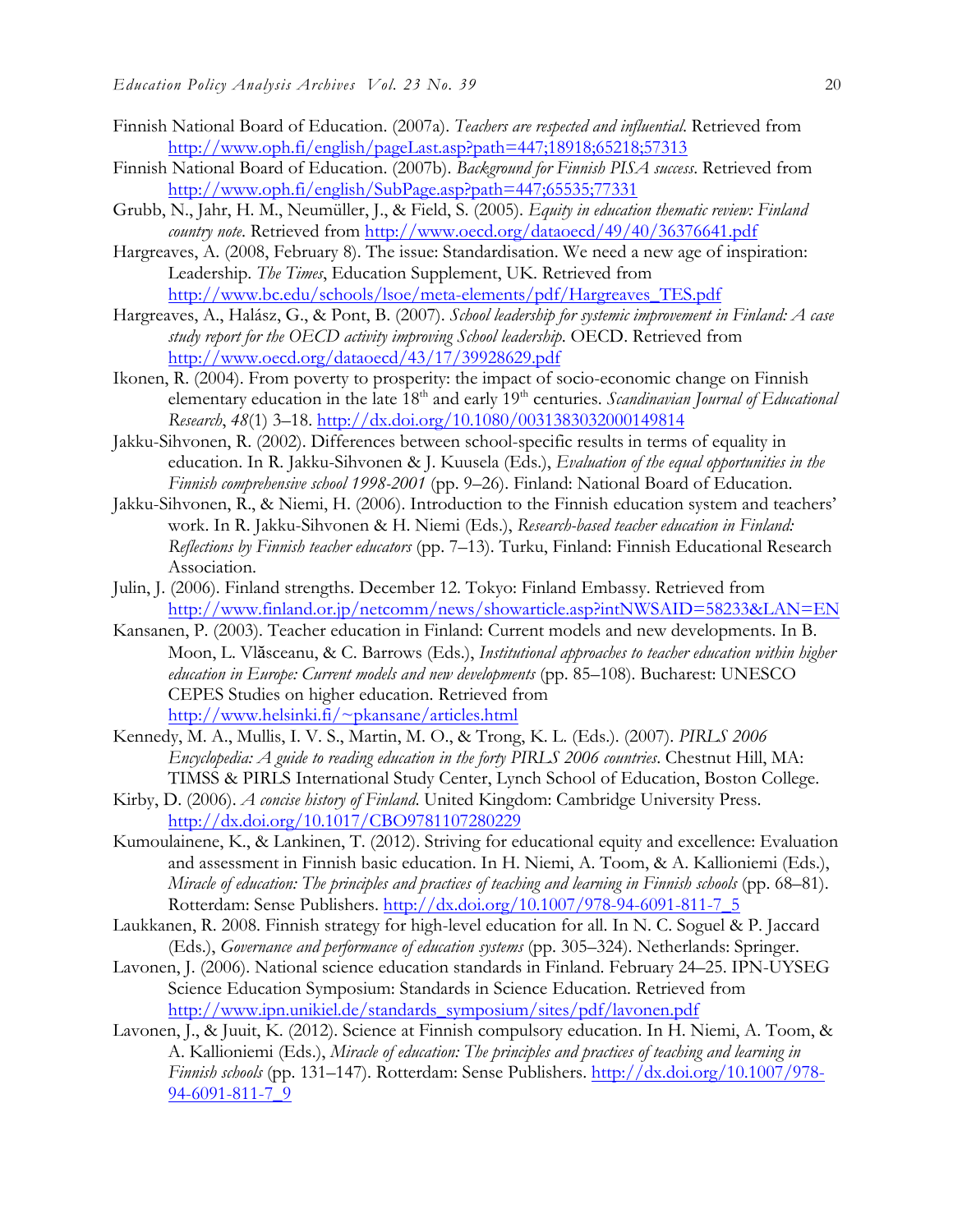- Lavonen, J., Krzywacki-Vainio, H., Aksela, M., Krokfors, L., Oikkonen, J., & Saarikko, H. (2007). Pre-service teacher education in chemistry, mathematics and physics. In Pehkonen, E., Ahtee, M., & Lavonen, J. (Eds), *How Finns learn mathematics and science* (pp. 49–68). The Netherlands: Sense Publishers.
- Linnakylä, P. (2008). Personal Communication, 09/18/2008. University of Jyväskylä.
- Linnakylä, P., & Arffman, I. (2007). Preface. In P. Linnakylä & I. Arffman (Eds.), *Finnish reading literacy: When quality and equity meet*. (pp.7-9). Jyväskylä, Finland: Institute for Educational Research, University of Jyväskylä.
- Linnakylä, P., & Brunell, V. (1996). Quality in school life in the Finnish- and Swedish-speaking schools in Finland. In M. Binkley, K. Rust, & T. Williams (Eds.), *Reading literacy in an international perspective: Collected papers from the IEA reading literacy study* (pp. 203–222). Washington DC: U.S. Department of Education. *National Center for Education Statistics, 97- 875.* Retrieved from http://www.nces.ed.gov/pubs97/97875.pdf#page=208
- Linnakylä, P., & Malin, A. (2008). Finnish students' school engagement profiles in the light of PISA 2003. *Scandinavian Journal of Educational Research*, *52*(6), 583–602. http://dx.doi.org/10.1080/00313830802497174
- Malaty, G. (2006). What are the reasons behind the success of Finland in PISA? *Gazette*. *Société Mathématique de France (SMF), 108*, 59–66. http://smf.emath.fr/Publications/Gazette/2006/108/smf\_gazette\_108\_59-66.pdf
- McKinsey & Company. (2007). *How the world's best-performing school systems come out on top*. Retrieved from
	- http://www.mckinsey.com/locations/ukireland/publications/pdf/Education\_report.pdf
- Melgarejo, D. J. (2006). La selección y formación del profesorado: clave para comprender el excelente nivel de competencia lectora de los alumnos finalnadeses [Selection and pre-service training of teachers: Keys to understand the excellent reading comprehension skill of Finnish students]. *Revista de Educación*, Extraordinario, 232–262.
- Ministry of Education. (2002). *Attracting, developing and retaining effective teachers: Country background report for Finland*. Retrieved from http://www.oecd.org/dataoecd/43/15/5328720.pdf
- Ministry of Education. (2008). *OECD PISA survey: Finland's success in the PISA survey*. Finland. Retrieved from http://www.minedu.fi/OPM/Koulutus/artikkelit/pisatutkimus/index.html?lang=en
- Ministry of Education and Culture. (2010). Kota-Tietokanta [Kota databe]. Kulttuuri Retreived from https://kotaplus.csc.fi/online/Etusivu.do?lng=en
- Niemi, H. (2012). The societal factors contributing to education and schooling in Finland. In H. Niemi, A. Toom, & A. Kallioniemi (Eds.), *Miracle of education: The principles and practices of teaching and learning in Finnish schools* (pp. 19–38). Rotterdam: Sense Publishers. http://dx.doi.org/10.1007/978-94-6091-811-7\_2
- Niemi, H., & Jakku-Sihvonen, R. (2009). El currículo en la formación del profesorado de educación secundaria [Curriculum of secondary school teachers training]. *Revista de Educación*, *350*, 173– 202. Retrieved from http://www.revistaeducacion.educacion.es/re350/re350\_08.pdf
- Organisation for Economic Co-Operation and Development. (1982). *Reviews of national policies for education: Finland*. Paris.
- Organisation for Economic Co-Operation and Development. (2001)*. Knowledge and skills for life*: *First results from PISA 2000.* Paris.
- Organisation for Economic Co-Operation and Development. (2004)*. Learning for tomorrow's world*: *First results from PISA 2003.* Paris.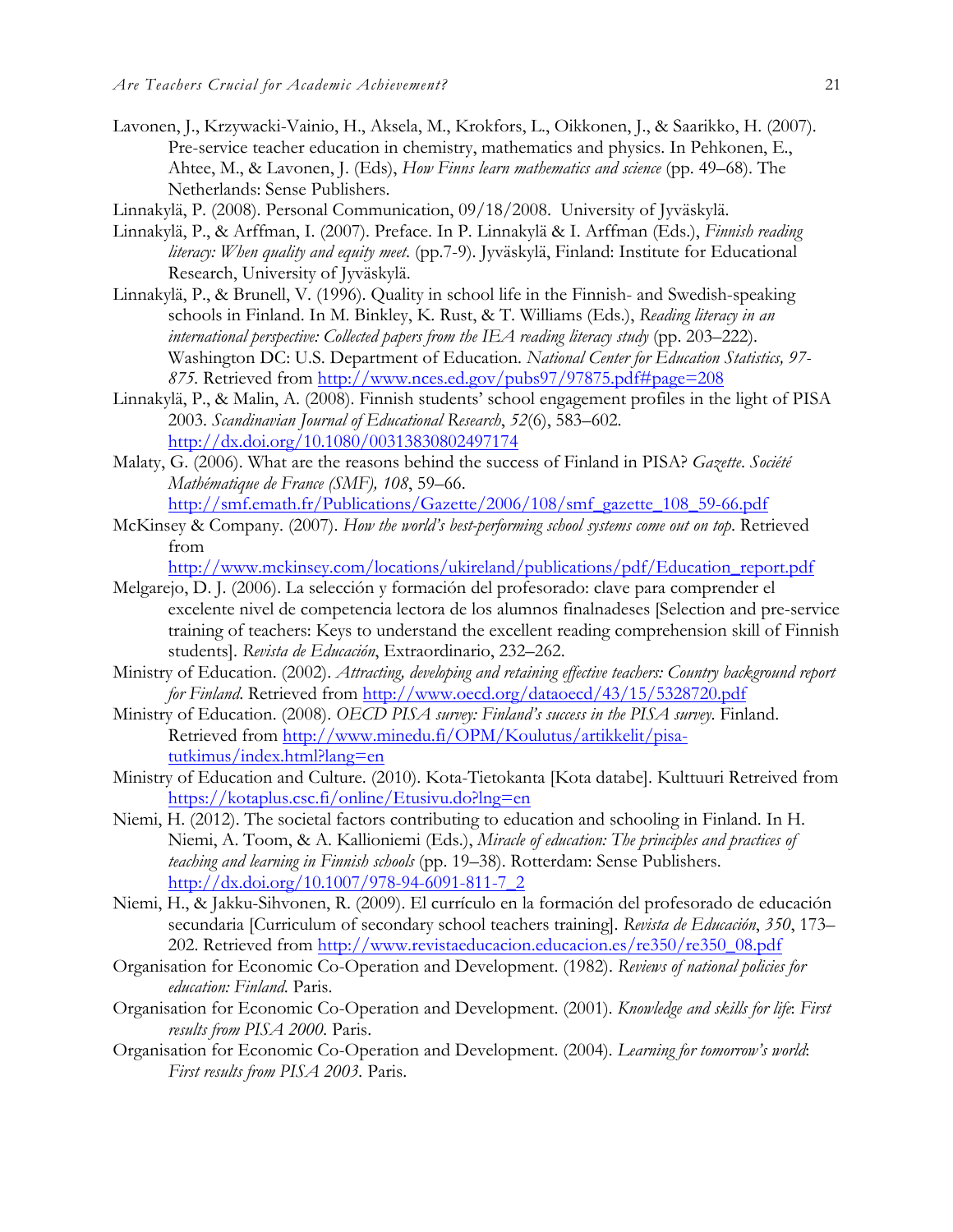- Organisation for Economic Co-Operation and Development. (2005a). *Teachers matter: Attracting, developing and retaining effective teachers*. Paris.
- Organisation for Economic Co-Operation and Development. (2005b). *Equity in education, thematic review: Finland country note*. Paris.
- Organisation for Economic Co-Operation and Development. (2007)*. PISA 2006: Science competencies for tomorrow's world*, *Volume 1. Analysis*. Paris.
- Organisation for Economic Co-Operation and Development. (2008.) *OECD economic surveys: Finland 2008*. Paris.
- Organisation for Economic Co-Operation and Development. (2010). *OECD economic surveys: Finland 2010*. Paris.
- Organisation for Economic Co-Operation and Development. (2011). *OECD economic surveys: Finland 2011*. Paris: Author.
- Organisation for Economic Co-Operation and Development. (2013a), *PISA 2012 results: Excellence through equity – Giving every student the chance to succeed (Volume II)*, PISA, OECD Publishing.
- Organisation for Economic Co-Operation and Development (2013b), *PISA 2012 results: What students know and can do – Student performance in mathematics, reading and science (Volume I)*, PISA, OECD Publishing.
- Organisation for Economic Co-Operation and Development. (2013c). *PISA 2012 results: What makes*  schools successful? Resources, policies and practices. (Volume IV), PISA, OECD Publishing.
- Pehkonen, E. (2008). Some background factors for the Finnish PISA results in mathematics. *Mediterranean Journal for Research in Mathematics Education*, *7*(1), 51–62.
- Perkkilä, P., & Lehtelä, P. (2007). Learning environments in mathematics and science. In E. Pehkonen, M. Ahtee, & J. Lavonen (Eds.), *How Finns learn mathematics and science* (pp. 69–85). The Netherlands: Sense Publishers.
- Sahlberg, P. (2006). Education reform for raising economic competitiveness. *Journal of Educational Change*, *7*(4), 259–287. http://dx.doi.org/10.1007/s10833-005-4884-6
- Sahlberg, P. (2011). *Finnish Lessons: What can the world learn from educational change in Finland?* New York, NY: Teachers College Press.
- Simola, H. (1994). Ciencia educativa, el Estado y los profesores: regulación corporativa de la formación del profesorado en Finlandia [Educational science, the state, and teachers: Forming the corporate regulation of teacher education in Finland]. In T. S. Popkewitz (Ed.), *Modelos de poder y regulación social en pedagogía: Crítica comparada de las reformas contemporáneas de la formación del profesorado,* [Changing patterns of power: Social regulation and teacher education reform] (pp. 200–244). Barcelona: Ediciones Pomaro-Corredor, S.A.
- Simola, H. (2002). From exclusion to self-selective examination of behaviour in Finnish primary and comprehensive schooling from the 1860s to the 1990s. *History of Education*, *31*(3), 207–226. http://dx.doi.org/10.1080/00467600210122595
- Simola, H. (2005). The Finnish miracle of Pisa: Historical and sociological remarks on teaching and teacher education. *Comparative Education*, *41*(4), 455–470. http://dx.doi.org/10.1080/03050060500317810
- Statistics Finland. (2007). *Statistical Yearbook of Finland 2007*. Helsinki: Statistics Finland.
- Statistics Finland. (2014). Providers of education and educational institutions: 2013. Number of all educational institutions and comprehensive schools 2008.2013. Retrieved from http://www.stat.fi/til/kjarj/2013/kjarj\_2013\_2014-02-13\_tie\_001\_en.html
- Telhaug, A. O., Asbjorn, O., & Aasen, P. (2006). The Nordic model in education: Education as part of the political system in the last 50 years. *Scandinavian Journal of Education Research*, *50*(3), 245– 283. http://dx.doi.org/10.1080/00313830600743274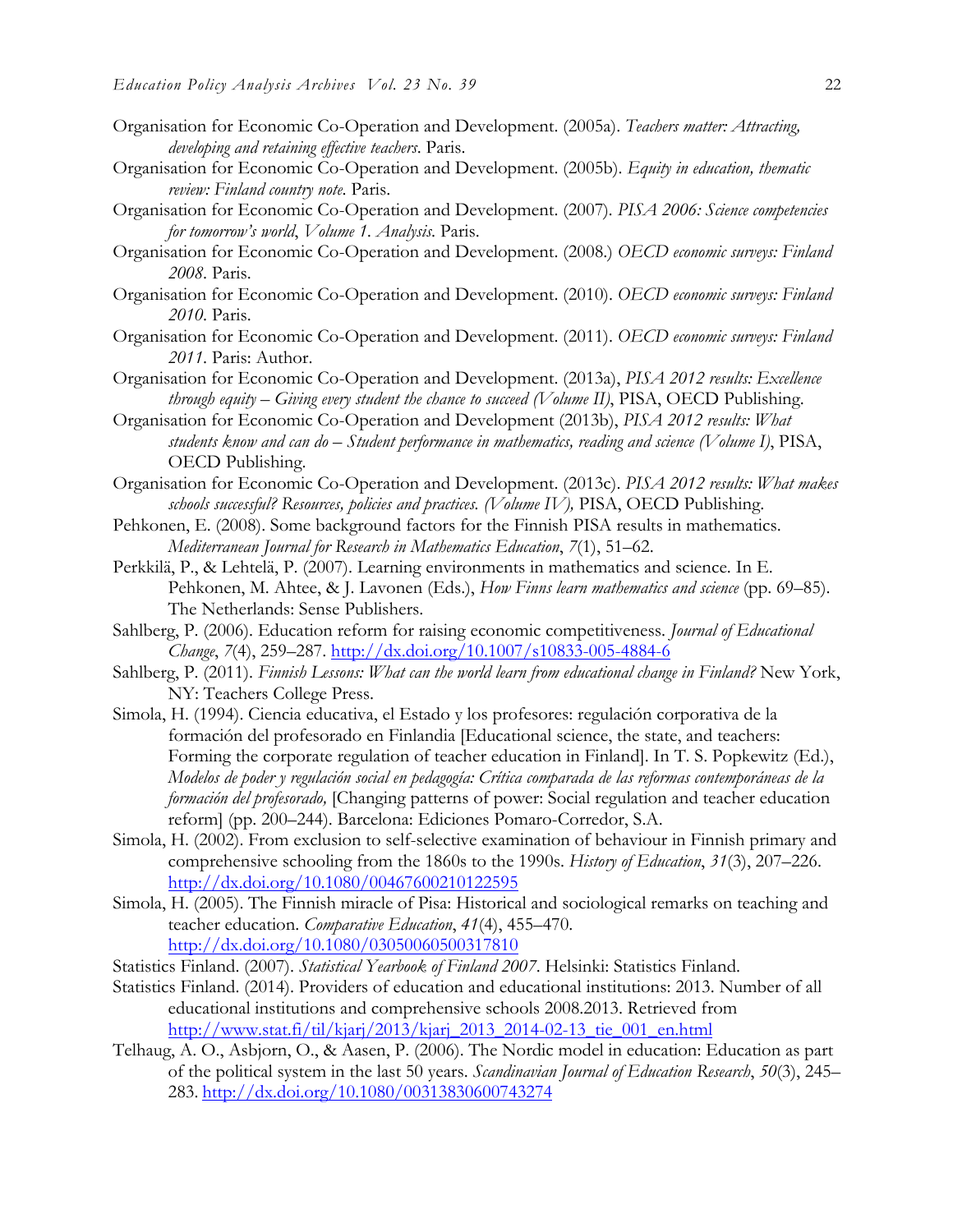- Toom, A., & Husu, J. (2012). Finnish teachers as 'Makers of the Many'. In H. Niemi, A. Toom, & A. Kallioniemi (Eds.), *Miracle of education: The principles and practices of teaching and learning in Finnish schools* (pp. 39–54). Rotterdam: Sense Publishers. http://dx.doi.org/10.1007/978-94-6091- 811-7\_3
- Tryggvason, M. (2009). Why is Finnish teacher education successful? Some goals Finnish teacher educators have for their teaching. *European Journal of Teacher Education*, *32*(4), 369–382. http://dx.doi.org/10.1080/02619760903242491
- Välijärvi, J. (2008). *Teacher's professionalism and research-based teacher education*. Finland: Institute for Educational Research, University of Jyväskylä. Mimeo.
- Välijärvi, J., Kupari, P., Linnakylä, P., Reinikainen, P., Sulkunene, S., Törnroos, J., & Arffman, I. (2007). *The Finnish success in PISA – and some reasons behind it: PISA 2003*. Jyväskylä, Finland: Institute for Educational Research. Retrieved from http://ktl.jyu.fi/img/portal/8302/PISA\_2003\_screen.pdf
- Välijärvi, J., Linnakylä, P., Kupari, P., Reinikainen, P., & Arffman, I. (2002). *The Finnish success in PISA – and some reasons behind it*. Jyväskylä, Finland: Institute for Educational Research. Retrieved from http://ktl.jyu.fi/arkisto/verkkojulkaisuja/publication1.pdf.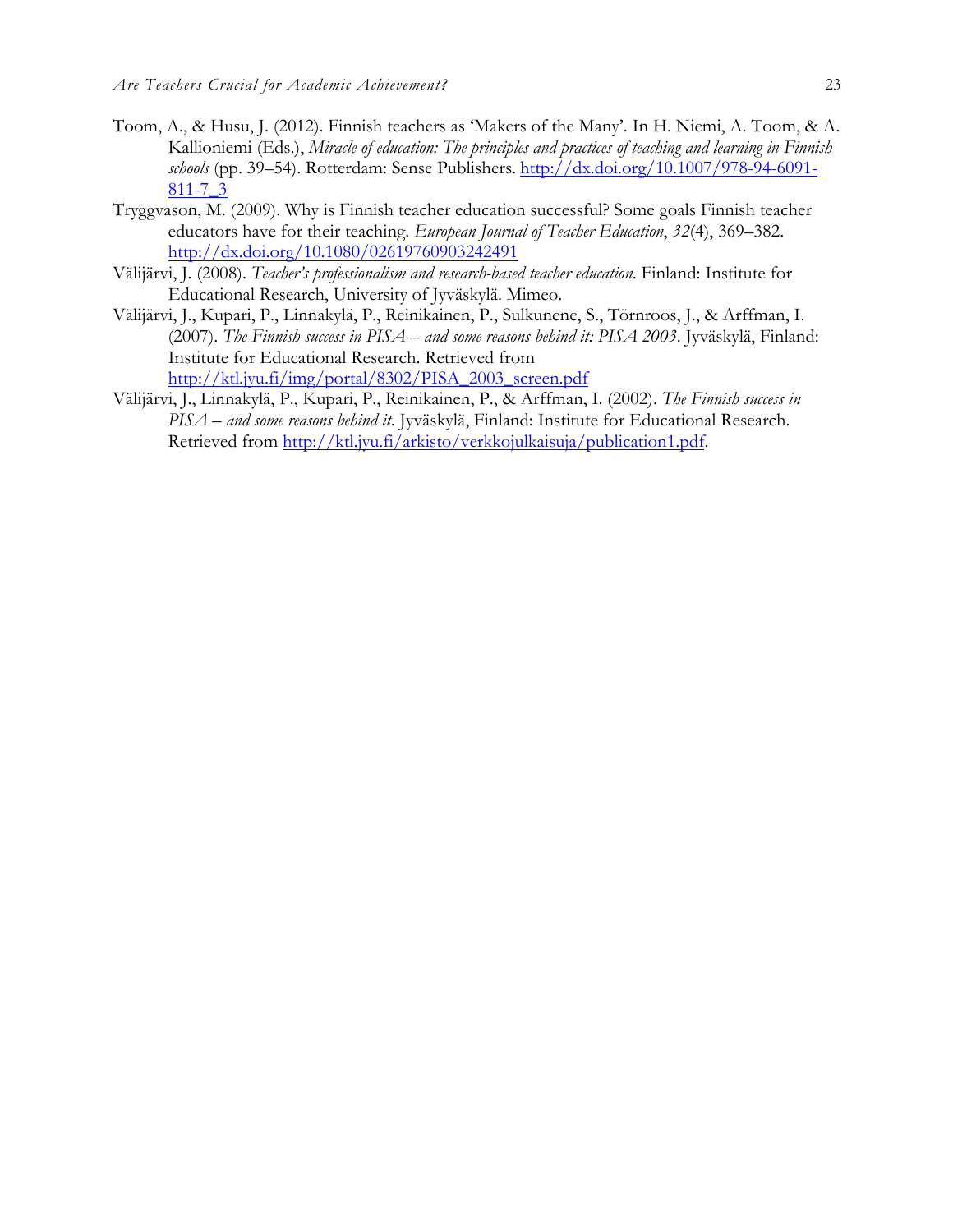#### **About the Author**

#### **Eduardo Andere**

Visiting Research Professor at the Steinhardt School of Culture, Education, and Human Development, NYU eandere@gmail.com orcid.org/0000-0001-9028-3267 Dr. Andere is an educational analyst and writer on topics of public policy, education policy and

comparative education. He is visiting researcher professor at the Steinhardt School of Culture, Education, and Human Development at New York University. He holds a PhD in Political Science from Boston College (1992), and Master's degrees in Economics and Public Administration from Boston University and Harvard University, respectively. Among his publications: 1) "The lending power of PISA: league tables and 'best practice' in education." 2008. *Comparative Education Research Center*. School of Education, the University of Hong Kong. 2) Teachers' Perspectives on Finnish School Education: Creating Learning Environments (2014, Springer, Switzerland).

## education policy analysis archives

Volume 23 Number 39 March 30<sup>th</sup>, 2015 ISSN 1068-2341

#### ര

SOME RIGHTS RESERVED Readers are free to copy, display, and distribute this article, as long as the work is attributed to the author(s) and **Education Policy Analysis Archives,** it is distributed for noncommercial purposes only, and no alteration or transformation is made in the work. More details of this Creative Commons license are available at

http://creativecommons.org/licenses/by-nc-sa/3.0/. All other uses must be approved by the author(s) or **EPAA**. **EPAA** is published by the Mary Lou Fulton Institute and Graduate School of Education at Arizona State University Articles are indexed in CIRC (Clasificación Integrada de Revistas Científicas, Spain), DIALNET (Spain), Directory of Open Access Journals, EBSCO Education Research Complete, ERIC, Education Full Text (H.W. Wilson), QUALIS A2 (Brazil), SCImago Journal Rank; SCOPUS, SOCOLAR (China).

Please contribute commentaries at http://epaa.info/wordpress/ and send errata notes to Gustavo E. Fischman fischman@asu.edu

**Join EPAA's Facebook community** at https://www.facebook.com/EPAAAAPE and **Twitter feed** @epaa\_aape.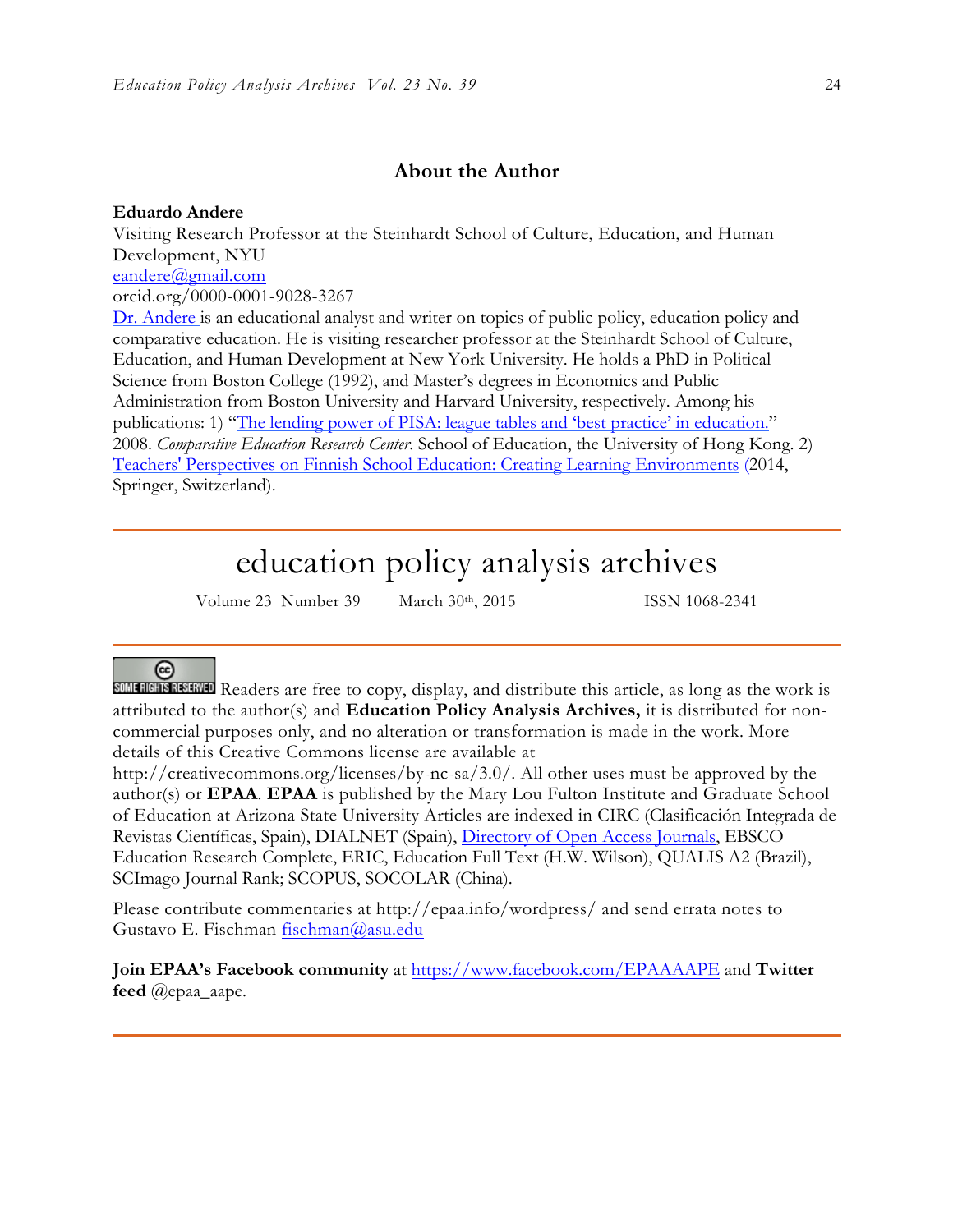#### education policy analysis archives editorial board

Editor **Gustavo E. Fischman** (Arizona State University) Associate Editors: **Audrey Amrein-Beardsley** (Arizona State University), **Kevin Kinser** (State University of New York, Albany **Jeanne M. Powers** (Arizona State University)

**Jessica Allen** University of Colorado, Boulder **Jaekyung Lee** SUNY Buffalo **Gary Anderson** New York University **Christopher Lubienski** University of Illinois, **Michael W. Apple** University of Wisconsin,

Madison

**Robert Bickel** Marshall University **William Mathis** University of Colorado, Boulder **Wendy C. Chi** Jefferson County Public Schools in Golden, Colorado **Casey Cobb** University of Connecticut **Sharon Nichols** University of Texas, San Antonio **Arnold Danzig** California State University, San Jose **Antonia Darder** Loyola Marymount University **João Paraskveva** University of Massachusetts, **Linda Darling-Hammond** Stanford University **Laurence Parker** University of Utah **Chad d'Entremont** Rennie Center for Education Research and Policy **John Diamond** Harvard University **John Rogers** University of California, Los Angeles **Tara Donahue** McREL International **A. G. Rud** Washington State University **Christopher Joseph Frey** Bowling Green State University **Melissa Lynn Freeman** Adams State College **Kimberly Scott** Arizona State University **Amy Garrett Dikkers** University of North Carolina Wilmington **Gene V Glass** Arizona State University **Maria Teresa Tatto** Michigan State University **Ronald Glass** University of California, Santa Cruz | Larisa Warhol Arizona State University **Harvey Goldstein** University of Bristol **Cally Waite** Social Science Research Council **Jacob P. K. Gross** University of Louisville **John Weathers** University of Colorado, Colorado **Eric M. Haas** WestEd **Kevin Welner** University of Colorado, Boulder **Kimberly Joy Howard** University of Southern California

Urbana-Champaign **Sarah Lubienski** University of Illinois, Urbana-Champaign **Angela Arzubiaga** Arizona State University **Samuel R. Lucas** University of California, Berkeley **David C. Berliner** Arizona State University **Maria Martinez-Coslo** University of Texas, Arlington **Henry Braun** Boston College **Tristan McCowan** Institute of Education, London **Eric Camburn** University of Wisconsin, Madison **Michele S. Moses** University of Colorado, Boulder **Julianne Moss** Deakin University

**Noga O'Connor** University of Iowa

Dartmouth **Susan L. Robertson** Bristol University

**Sherman Dorn** Arizona State University **Felicia C. Sanders** Institute of Education Sciences **Janelle Scott** University of California, Berkeley

**Dorothy Shipps** Baruch College/CUNY

Springs **Ed Wiley** University of Colorado, Boulder

**Aimee Howley** Ohio University **Terrence G. Wiley** Center for Applied Linguistics **Craig Howley** Ohio University **John Willinsky** Stanford University

**Steve Klees** University of Maryland **Kyo Yamashiro** Los Angeles Education Research Institute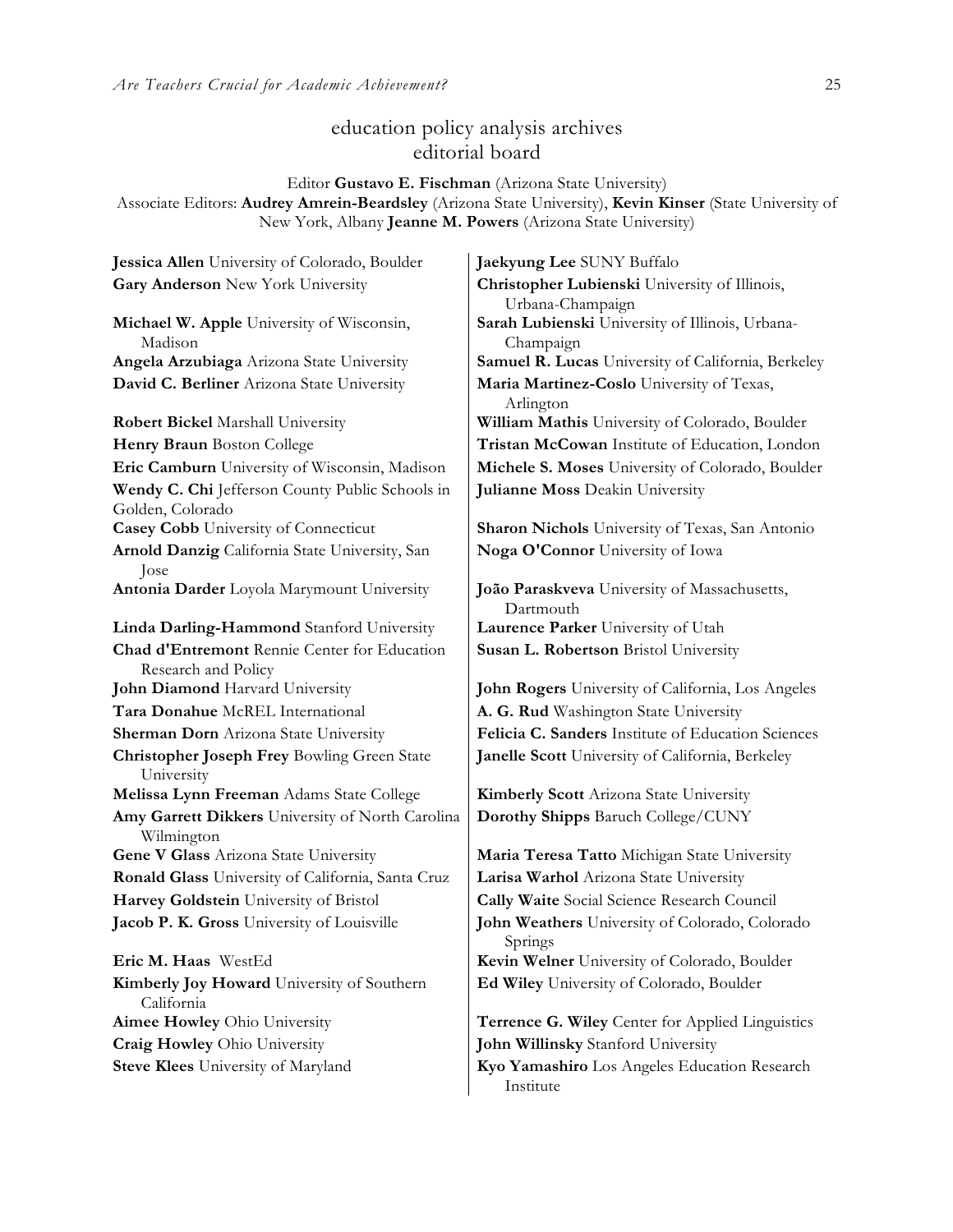**Armando Alcántara Santuario** IISUE, UNAM

#### archivos analíticos de políticas educativas consejo editorial

Editores: **Gustavo E. Fischman** (Arizona State University), **Jason Beech** (Universidad de San Andrés), **Alejandro Canales** (UNAM) y **Jesús Romero Morante** (Universidad de Cantabria)

México **Claudio Almonacid** University of Santiago, Chile **Imanol Ordorika** Instituto de Investigaciones **Pilar Arnaiz Sánchez** Universidad de Murcia, España **Xavier Besalú Costa** Universitat de Girona, España **Jose Joaquin Brunner** Universidad Diego Portales, Chile **Damián Canales Sánchez** Instituto Nacional para la Evaluación de la Educación, México **María Caridad García** Universidad Católica del Norte, Chile **Raimundo Cuesta Fernández** IES Fray Luis de León, España **Marco Antonio Delgado Fuentes** Universidad Iberoamericana, México **Inés Dussel** DIE**-**CINVESTAV, Mexico **Rafael Feito Alonso** Universidad Complutense de Madrid. España **Pedro Flores Crespo** Universidad Iberoamericana, México **Verónica García Martínez** Universidad Juárez Autónoma de Tabasco, México **Francisco F. García Pérez** Universidad de Sevilla, España **Edna Luna Serrano** Universidad Autónoma de Baja California, México **Alma Maldonado** DIE-CINVESTAV México **Alejandro Márquez Jiménez** IISUE, UNAM México **Jaume Martínez Bonafé**, Universitat de València, España

**José Felipe Martínez Fernández** University of California Los Angeles, Estados Unidos

**Fanni Muñoz** Pontificia Universidad Católica de Perú,

Economicas – UNAM, México **Maria Cristina Parra Sandoval** Universidad de Zulia, Venezuela **Miguel A. Pereyra** Universidad de Granada, España **Monica Pini** Universidad Nacional de San Martín, Argentina **Paula Razquin** Universidad de San Andrés, Argentina **Ignacio Rivas Flores** Universidad de Málaga, España **Daniel Schugurensky** Arizona State University, Estados Unidos **Orlando Pulido Chaves** Instituto para la Investigacion Educativa y el Desarrollo Pedagogico IDEP **José Gregorio Rodríguez** Universidad Nacional de Colombia **Miriam Rodríguez Vargas** Universidad Autónoma de Tamaulipas, México **Mario Rueda Beltrán** IISUE, UNAM México **José Luis San Fabián Maroto** Universidad de Oviedo, España **Yengny Marisol Silva Laya** Universidad Iberoamericana, México **Aida Terrón Bañuelos** Universidad de Oviedo, España **Jurjo Torres Santomé** Universidad de la Coruña, España **Antoni Verger Planells** University of Barcelona, España **Mario Yapu** Universidad Para la Investigación Estratégica, Bolivia